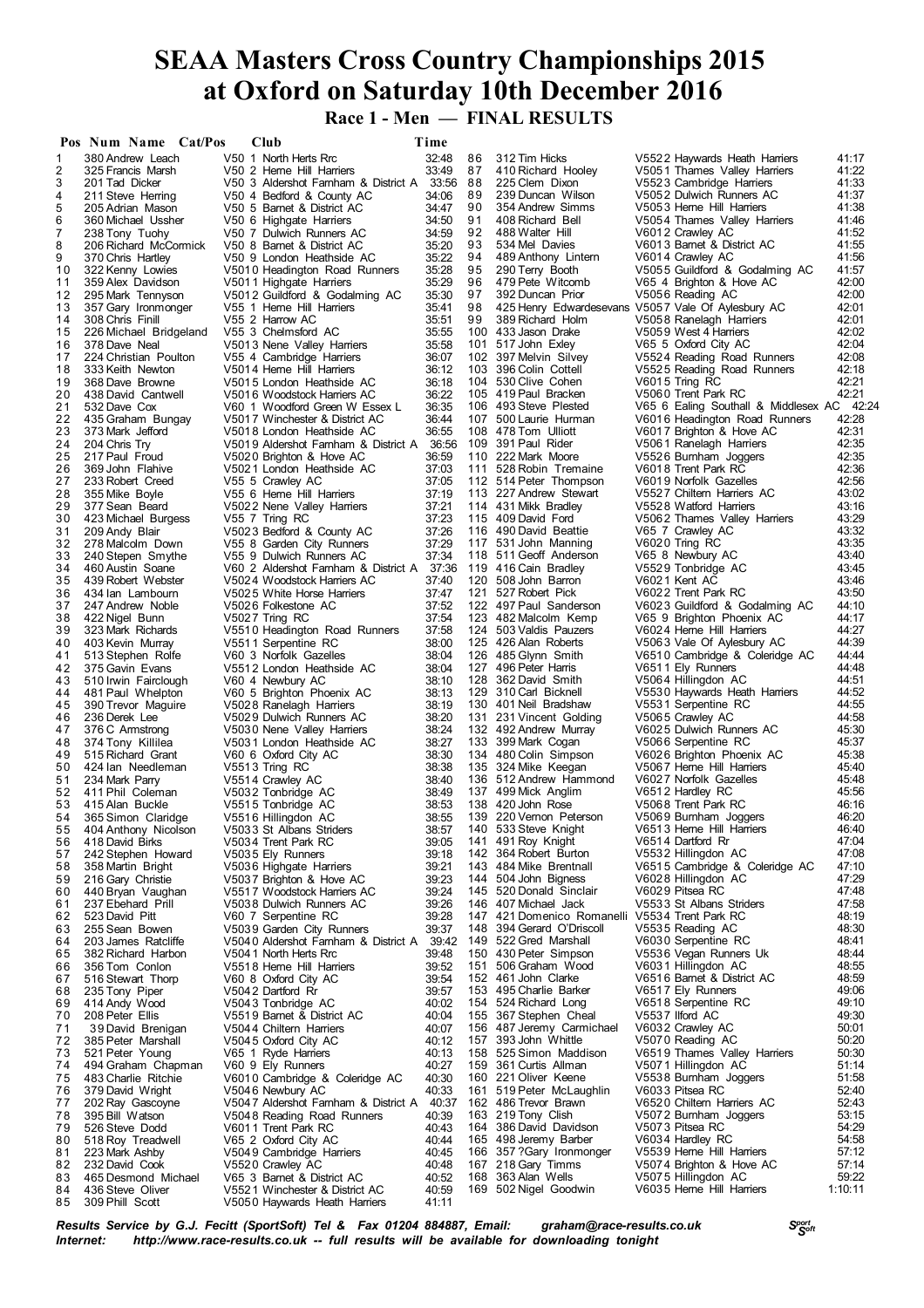### **Race 1 - Men aged 50 to 54**

|    | Pos Num Name Cat/Pos  | Club                                 | Time  |    |                     |                                                    |       |
|----|-----------------------|--------------------------------------|-------|----|---------------------|----------------------------------------------------|-------|
| 1. | 380 Andrew Leach      | V50 1 North Herts Rrc                | 32:48 | 39 | 255 Sean Bowen      | V5039 Garden City Runners                          | 39:37 |
| 2  | 325 Francis Marsh     | V50 2 Heme Hill Harriers             | 33:49 | 40 | 203 James Ratcliffe | V5040 Aldershot Famham & District A                | 39:42 |
| 3  | 201 Tad Dicker        | V50 3 Aldershot Farnham & District A | 33:56 | 41 | 382 Richard Harbon  | V5041 North Herts Rrc                              | 39:48 |
| 4  | 211 Steve Herring     | V50 4 Bedford & County AC            | 34:06 | 42 | 235 Tony Piper      | V5042 Dartford Rr                                  | 39:57 |
| 5  | 205 Adrian Mason      | V50 5 Barnet & District AC           | 34:47 | 43 | 414 Andy Wood       | V5043 Tonbridge AC                                 | 40:02 |
| 6  | 360 Michael Ussher    | V50 6 Highgate Harriers              | 34:50 | 44 | 39 David Brenigan   | V5044 Chiltern Harriers                            | 40:07 |
|    | 238 Tony Tuohy        | V50 7 Dulwich Runners AC             | 34:59 | 45 | 385 Peter Marshall  | V5045 Oxford City AC                               | 40:12 |
| 8  | 206 Richard McCormick | V50 8 Barnet & District AC           | 35:20 | 46 | 379 David Wright    | V5046 Newbury AC                                   | 40:33 |
| 9  | 370 Chris Hartley     | V50 9 London Heathside AC            | 35:22 | 47 | 202 Ray Gascoyne    | V5047 Aldershot Famham & District A                | 40:37 |
| 10 | 322 Kenny Lowies      | V5010 Headington Road Runners        | 35:28 | 48 | 395 Bill Watson     | V5048 Reading Road Runners                         | 40:39 |
| 11 | 359 Alex Davidson     | V5011 Highgate Harriers              | 35:29 | 49 | 223 Mark Ashby      | V5049 Cambridge Harriers                           | 40:45 |
| 12 | 295 Mark Tennyson     | V5012 Guildford & Godalming AC       | 35:30 | 50 | 309 Phill Scott     | V5050 Haywards Heath Harriers                      | 41:11 |
| 13 | 378 Dave Neal         | V5013 Nene Valley Harriers           | 35:58 | 51 | 410 Richard Hooley  | V5051 Thames Valley Harriers                       | 41:22 |
| 14 | 333 Keith Newton      | V5014 Heme Hill Harriers             | 36:12 | 52 | 239 Duncan Wilson   | V5052 Dulwich Runners AC                           | 41:37 |
| 15 | 368 Dave Browne       | V5015 London Heathside AC            | 36:18 | 53 | 354 Andrew Simms    | V5053 Herne Hill Harriers                          | 41:38 |
| 16 | 438 David Cantwell    | V5016 Woodstock Harriers AC          | 36:22 | 54 | 408 Richard Bell    | V5054 Thames Valley Harriers                       | 41:46 |
| 17 | 435 Graham Bungay     | V5017 Winchester & District AC       | 36:44 | 55 | 290 Terry Booth     | V5055 Guildford & Godalming AC                     | 41:57 |
| 18 | 373 Mark Jefford      | V5018 London Heathside AC            | 36:55 | 56 | 392 Duncan Prior    | V5056 Reading AC                                   | 42:00 |
| 19 | 204 Chris Try         | V5019 Aldershot Farnham & District A | 36:56 | 57 |                     | 425 Henry Edwardesevans V5057 Vale Of Aylesbury AC | 42:01 |
| 20 | 217 Paul Froud        | V5020 Brighton & Hove AC             | 36:59 | 58 | 389 Richard Holm    | V5058 Ranelagh Harriers                            | 42:01 |
| 21 | 369 John Flahive      | V5021 London Heathside AC            | 37:03 | 59 | 433 Jason Drake     | V5059 West 4 Harriers                              | 42:02 |
| 22 | 377 Sean Beard        | V5022 Nene Valley Harriers           | 37:21 | 60 | 419 Paul Bracken    | V5060 Trent Park RC                                | 42:21 |
| 23 | 209 Andy Blair        | V5023 Bedford & County AC            | 37:26 | 61 | 391 Paul Rider      | V5061 Ranelagh Harriers                            | 42:35 |
| 24 | 439 Robert Webster    | V5024 Woodstock Harriers AC          | 37:40 | 62 | 409 David Ford      | V5062 Thames Valley Harriers                       | 43:29 |
| 25 | 434 Ian Lambourn      | V5025 White Horse Harriers           | 37:47 | 63 | 426 Alan Roberts    | V5063 Vale Of Aylesbury AC                         | 44:39 |
| 26 | 247 Andrew Noble      | V5026 Folkestone AC                  | 37:52 | 64 | 362 David Smith     | V5064 Hillingdon AC                                | 44:51 |
| 27 | 422 Nigel Bunn        | V5027 Tring RC                       | 37:54 | 65 | 231 Vincent Golding | V5065 Crawley AC                                   | 44:58 |
| 28 | 390 Trevor Maguire    | V5028 Ranelagh Harriers              | 38:19 | 66 | 399 Mark Cogan      | V5066 Serpentine RC                                | 45:37 |
| 29 | 236 Derek Lee         | V5029 Dulwich Runners AC             | 38:20 | 67 | 324 Mike Keegan     | V5067 Herne Hill Harriers                          | 45:40 |
| 30 | 376 C Armstrong       | V5030 Nene Valley Harriers           | 38:24 | 68 | 420 John Rose       | V5068 Trent Park RC                                | 46:16 |
| 31 | 374 Tony Killilea     | V5031 London Heathside AC            | 38:27 | 69 | 220 Vernon Peterson | V5069 Bumham Joggers                               | 46:20 |
| 32 | 411 Phil Coleman      | V5032 Tonbridge AC                   | 38:49 | 70 | 393 John Whittle    | V5070 Reading AC                                   | 50:20 |
| 33 | 404 Anthony Nicolson  | V5033 St Albans Striders             | 38:57 | 71 | 361 Curtis Allman   | V5071 Hillingdon AC                                | 51:14 |
| 34 | 418 David Birks       | V5034 Trent Park RC                  | 39:05 | 72 | 219 Tony Clish      | V5072 Bumham Joggers                               | 53:15 |
| 35 | 242 Stephen Howard    | V5035 Ely Runners                    | 39:18 | 73 | 386 David Davidson  | V5073 Pitsea RC                                    | 54:29 |
| 36 | 358 Martin Bright     | V5036 Highgate Harriers              | 39:21 | 74 | 218 Gary Timms      | V5074 Brighton & Hove AC                           | 57:14 |
| 37 | 216 Gary Christie     | V5037 Brighton & Hove AC             | 39:23 | 75 | 363 Alan Wells      | V5075 Hillingdon AC                                | 59:22 |
| 38 | 237 Ebehard Prill     | V5038 Dulwich Runners AC             | 39:26 |    |                     |                                                    |       |

### **Race 1 - Men aged 55 to 59**

|                                                                                              | Pos Num Name Cat/Pos                                                                                                                                                                                                                                                                                                                                                                                                     | <b>Club</b>                                                                                                                                                                                                                                                                                                                                                                                                                                                                                                    | Time                                                                                                                                                                             |                                                                                                                |                                                                                                                                                                                                                                                                                                                                                                                                           |                                                                                                                                                                                                                                                                                                                                                                                                                                                                                                                       |                                                                                                                                                                         |
|----------------------------------------------------------------------------------------------|--------------------------------------------------------------------------------------------------------------------------------------------------------------------------------------------------------------------------------------------------------------------------------------------------------------------------------------------------------------------------------------------------------------------------|----------------------------------------------------------------------------------------------------------------------------------------------------------------------------------------------------------------------------------------------------------------------------------------------------------------------------------------------------------------------------------------------------------------------------------------------------------------------------------------------------------------|----------------------------------------------------------------------------------------------------------------------------------------------------------------------------------|----------------------------------------------------------------------------------------------------------------|-----------------------------------------------------------------------------------------------------------------------------------------------------------------------------------------------------------------------------------------------------------------------------------------------------------------------------------------------------------------------------------------------------------|-----------------------------------------------------------------------------------------------------------------------------------------------------------------------------------------------------------------------------------------------------------------------------------------------------------------------------------------------------------------------------------------------------------------------------------------------------------------------------------------------------------------------|-------------------------------------------------------------------------------------------------------------------------------------------------------------------------|
| 3<br>4<br>5<br>6<br>8<br>9<br>10<br>11<br>12<br>13<br>14<br>15<br>16<br>17<br>18<br>19<br>20 | 357 Gary Ironmonger<br>308 Chris Finill<br>226 Michael Bridgeland<br>224 Christian Poulton<br>233 Robert Creed<br>355 Mike Boyle<br>423 Michael Burgess<br>278 Malcolm Down<br>240 Stepen Smythe<br>323 Mark Richards<br>403 Kevin Murray<br>375 Gavin Evans<br>424 Ian Needleman<br>234 Mark Parry<br>415 Alan Buckle<br>365 Simon Claridge<br>440 Bryan Vaughan<br>356 Tom Conlon<br>208 Peter Ellis<br>232 David Cook | V55 1 Heme Hill Harriers<br>V55 2 Harrow AC<br>V55 3 Chelmsford AC<br>V55 4 Cambridge Harriers<br>V55 5 Crawley AC<br>V55 6 Heme Hill Harriers<br>V55 7 Tring RC<br>V55 8 Garden City Runners<br>V55 9 Dulwich Runners AC<br>V5510 Headington Road Runners<br>V5511 Serpentine RC<br>V5512 London Heathside AC<br>V5513 Trina RC<br>V5514 Crawley AC<br>V5515 Tonbridge AC<br>V5516 Hillingdon AC<br>V5517 Woodstock Harriers AC<br>V5518 Heme Hill Harriers<br>V5519 Barnet & District AC<br>V5520 Crawley AC | 35:41<br>35:51<br>35:55<br>36:07<br>37:05<br>37:19<br>37:23<br>37:29<br>37:34<br>37:58<br>38:00<br>38:04<br>38:38<br>38:40<br>38:53<br>38:55<br>39:24<br>39:52<br>40:04<br>40:48 | 21<br>22<br>23<br>24<br>25<br>26<br>27<br>28<br>29<br>30<br>31<br>32<br>33<br>34<br>35<br>36<br>37<br>38<br>39 | 436 Steve Oliver<br>312 Tim Hicks<br>225 Clem Dixon<br>397 Melvin Silvev<br>396 Colin Cottell<br>222 Mark Moore<br>227 Andrew Stewart<br>431 Mikk Bradlev<br>416 Cain Bradlev<br>310 Carl Bicknell<br>401 Neil Bradshaw<br>364 Robert Burton<br>407 Michael Jack<br>421 Domenico Romanelli<br>394 Gerard O'Driscoll<br>430 Peter Simpson<br>367 Stephen Cheal<br>221 Oliver Keene<br>357 ?Gary Ironmonger | V5521 Winchester & District AC<br>V5522 Haywards Heath Harriers<br>V5523 Cambridge Harriers<br>V5524 Reading Road Runners<br>V5525 Reading Road Runners<br>V5526 Bumham Joggers<br>V5527 Chiltern Harriers AC<br>V5528 Watford Harriers<br>V5529 Tonbridge AC<br>V5530 Haywards Heath Harriers<br>V5531 Serpentine RC<br>V5532 Hillingdon AC<br>V5533 St Albans Striders<br>V5534 Trent Park RC<br>V5535 Reading AC<br>V5536 Vegan Runners Uk<br>V5537 Ilford AC<br>V5538 Bumham Joggers<br>V5539 Herne Hill Harriers | 40:59<br>41:17<br>41:33<br>42:08<br>42:18<br>42:35<br>43:02<br>43:16<br>43:45<br>44:52<br>44:55<br>47:08<br>47:58<br>48:19<br>48:30<br>48:44<br>49:30<br>51:58<br>57:12 |
|                                                                                              |                                                                                                                                                                                                                                                                                                                                                                                                                          |                                                                                                                                                                                                                                                                                                                                                                                                                                                                                                                |                                                                                                                                                                                  |                                                                                                                |                                                                                                                                                                                                                                                                                                                                                                                                           |                                                                                                                                                                                                                                                                                                                                                                                                                                                                                                                       |                                                                                                                                                                         |

### **Race 1 - Men aged 60 to 64**

|                 | Pos Num Name Cat/Pos  | Club                                 | Time     |    |                       |                                |         |
|-----------------|-----------------------|--------------------------------------|----------|----|-----------------------|--------------------------------|---------|
|                 | 532 Dave Cox          | V60 1 Woodford Green W Essex L       | 36:35    | 19 | 514 Peter Thompson    | V6019 Norfolk Gazelles         | 42:56   |
| 2               | 460 Austin Soane      | V60 2 Aldershot Farnham & District A | 37:36 20 |    | 531 John Manning      | V6020 Tring RC                 | 43:35   |
| 3               | 513 Stephen Rolfe     | V60 3 Norfolk Gazelles               | 38:04    | 21 | 508 John Barron       | V6021 Kent AC                  | 43:46   |
| 4               | 510 Irwin Fairclough  | V60 4 Newbury AC                     | 38:10    | 22 | 527 Robert Pick       | V6022 Trent Park RC            | 43:50   |
| 5               | 481 Paul Whelpton     | V60 5 Brighton Phoenix AC            | 38:13    | 23 | 497 Paul Sanderson    | V6023 Guildford & Godalming AC | 44:10   |
| 6               | 515 Richard Grant     | V60 6 Oxford City AC                 | 38:30    | 24 | 503 Valdis Pauzers    | V6024 Herne Hill Harriers      | 44:27   |
|                 | 523 David Pitt        | V60 7 Serpentine RC                  | 39:28    | 25 | 492 Andrew Murray     | V6025 Dulwich Runners AC       | 45:30   |
| 8               | 516 Stewart Thorp     | V60 8 Oxford City AC                 | 39:54    | 26 | 480 Colin Simpson     | V6026 Brighton Phoenix AC      | 45:38   |
| 9               | 494 Graham Chapman    | V60 9 Ely Runners                    | 40:27    | 27 | 512 Andrew Hammond    | V6027 Norfolk Gazelles         | 45:48   |
| 10              | 483 Charlie Ritchie   | V6010 Cambridge & Coleridge AC       | 40:30    | 28 | 504 John Bianess      | V6028 Hillingdon AC            | 47:29   |
| 11              | 526 Steve Dodd        | V6011 Trent Park RC                  | 40:43    | 29 | 520 Donald Sinclair   | V6029 Pitsea RC                | 47:48   |
| 12 <sup>1</sup> | 488 Walter Hill       | V6012 Crawley AC                     | 41:52    | 30 | 522 Gred Marshall     | V6030 Serpentine RC            | 48:41   |
| 13              | 534 Mel Davies        | V6013 Barnet & District AC           | 41:55    | 31 | 506 Graham Wood       | V6031 Hillingdon AC            | 48:55   |
| 14              | 489 Anthony Lintern   | V6014 Crawley AC                     | 41:56    | 32 | 487 Jeremy Carmichael | V6032 Crawley AC               | 50:01   |
| 15              | 530 Clive Cohen       | V6015 Tring RC                       | 42:21    | 33 | 519 Peter McLaughlin  | V6033 Pitsea RC                | 52:40   |
| 16.             | 500 Laurie Hurman     | V6016 Headington Road Runners        | 42:28    | 34 | 498 Jeremy Barber     | V6034 Hardley RC               | 54:58   |
| 17              | 478 Tom Ulliott       | V6017 Brighton & Hove AC             | 42:31    | 35 | 502 Nigel Goodwin     | V6035 Herne Hill Harriers      | 1:10:11 |
|                 | 18 528 Robin Tremaine | V6018 Trent Park RC                  | 42:36    |    |                       |                                |         |

*<sup>S</sup>port Results Service by G.J. Fecitt (SportSoft) Tel & Fax 01204 884887, Email: graham@race-results.co.uk <sup>S</sup>oft* http://www.race-results.co.uk -- full results will be available for downloading tonight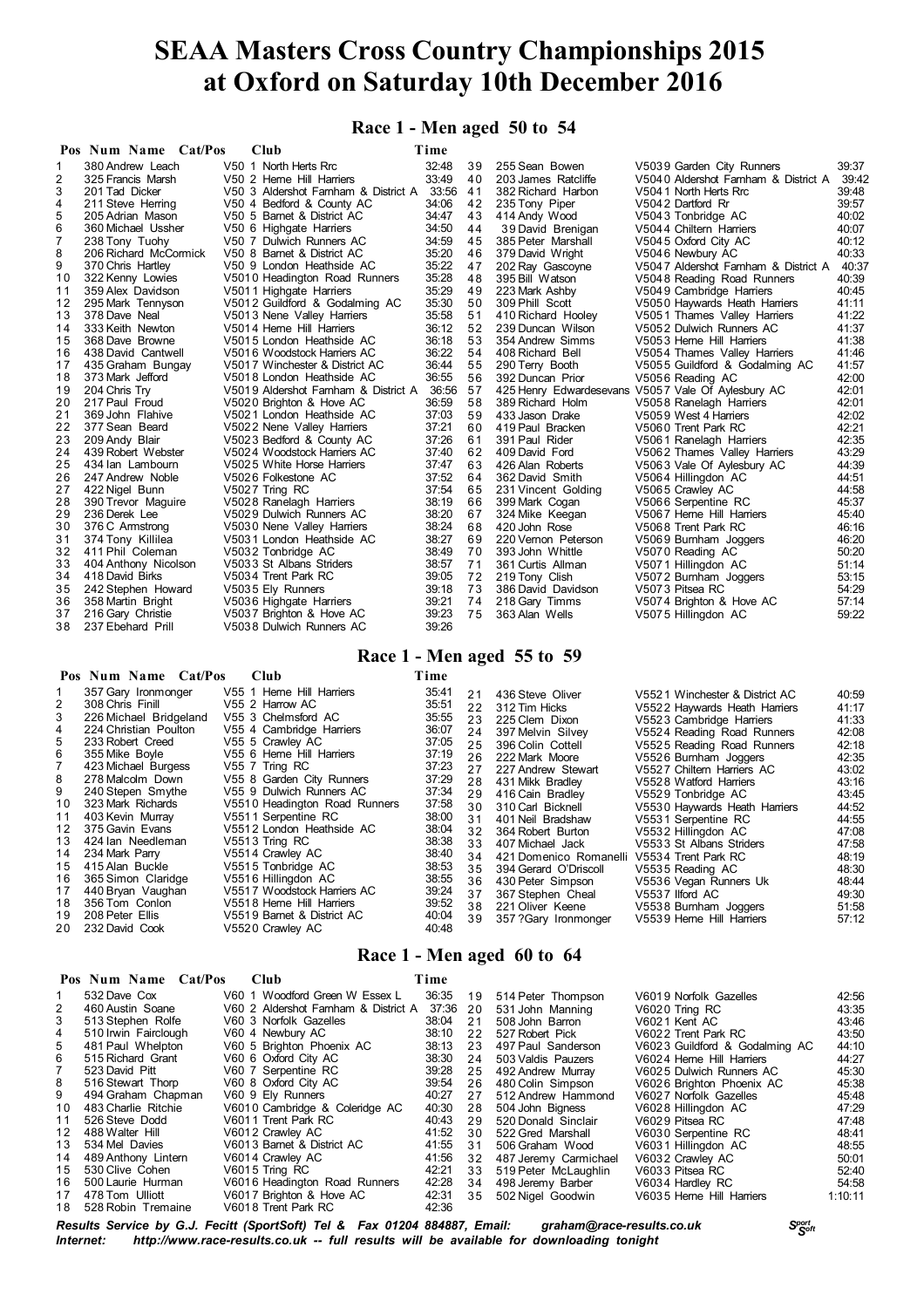### **Race 1 - Men aged 65 to 69**

|    | Pos Num Name Cat/Pos | - Club                                       | Time     |                             |                                |       |
|----|----------------------|----------------------------------------------|----------|-----------------------------|--------------------------------|-------|
|    | 521 Peter Young      | V65 1 Ryde Harriers                          | 40:13    | 496 Peter Harris            | V6511 Ely Runners              | 44:48 |
| 2  | 518 Roy Treadwell    | V65 2 Oxford City AC                         | 40:44    | 12 499 Mick Anglim          | V6512 Hardley RC               | 45:56 |
| 3  | 465 Desmond Michael  | V65 3 Barnet & District AC                   | 40:52 13 | 533 Steve Knight            | V6513 Herne Hill Harriers      | 46:40 |
| 4  | 479 Pete Witcomb     | V65 4 Brighton & Hove AC                     |          | 42:00 14 491 Roy Knight     | V6514 Dartford Rr              | 47:04 |
| 5  | 517 John Exley       | V65 5 Oxford City AC                         |          | 42:04 15 484 Mike Brentnall | V6515 Cambridge & Coleridge AC | 47:10 |
| 6  | 493 Steve Plested    | V65 6 Ealing Southall & Middlesex AC 42:2416 |          | 461 John Clarke             | V6516 Barnet & District AC     | 48:59 |
|    | 490 David Beattie    | V65 7 Crawley AC                             | 43:32 17 | 495 Charlie Barker          | V6517 Ely Runners              | 49:06 |
| 8  | 511 Geoff Anderson   | V65 8 Newbury AC                             |          | 43:40 18 524 Richard Long   | V6518 Serpentine RC            | 49:10 |
| 9  | 482 Malcolm Kemp     | V65 9 Brighton Phoenix AC                    |          | 44:17 19 525 Simon Maddison | V6519 Thames Valley Harriers   | 50:30 |
| 10 | 485 Glvnn Smith      | V6510 Cambridge & Coleridge AC               | 44:44 20 | 486 Trevor Brawn            | V6520 Chiltern Harriers AC     | 52:43 |

### **Race 1 - Men (Vets) aged 50 to 59 — TEAM RESULTS**

| 1 Herne Hill Harriers            | $33 -$  | 2 Francis Marsh            | 13 Gary Ironmonger                 | 18 Keith Newton    |
|----------------------------------|---------|----------------------------|------------------------------------|--------------------|
| 2 London Heathside AC            | $50 -$  | 9 Chris Hartley            | 19 Dave Browne                     | 22 Mark Jefford    |
| 3 Highgate Harriers              | $69 -$  | 6 Michael Ussher           | 11 Alex Davidson                   | 52 Martin Bright   |
| 4 Barnet & District AC           | $75 -$  | 5 Adrian Mason             | 8 Richard McCormick 62 Peter Ellis |                    |
| 5 Dulwich Runners AC             | $80 -$  | 7 Tony Tuohy               | 32 Stepen Smythe                   | 41 Derek Lee       |
| 6 Aldershot Farnham & District A | $83 -$  | 3 Tad Dicker               | 23 Chris Try                       | 57 James Ratcliffe |
| Nene Valley Harriers             | $86 -$  | 16 Dave Neal               | 28 Sean Beard                      | 42 C Armstrong     |
| 8 Woodstock Harriers AC          | 107 —   | 20 David Cantwell          | 33 Robert Webster                  | 54 Bryan Vaughan   |
| 9 Tring RC                       | 109 —   | 29 Michael Burgess         | 36 Nigel Bunn                      | 44 Ian Needleman   |
| 10 Crawley AC                    | 140 —   | 26 Robert Creed            | 45 Mark Parry                      | 69 David Cook      |
| 11 Tonbridge AC                  |         | 154 - 46 Phil Coleman      | 47 Alan Buckle                     | 61 Andy Wood       |
| 12 Cambridge Harriers            |         | 159 - 17 Christian Poulton | 68 Mark Ashby                      | 74 Clem Dixon      |
| 13 Brighton & Hove AC            |         | 189 - 24 Paul Froud        | 53 Gary Christie                   | 112 Gary Timms     |
| 14 Ranelagh Harriers             |         | 207 - 40 Trevor Maquire    | 81 Richard Holm                    | 86 Paul Rider      |
| 15 Serpentine RC                 |         | 230 - 38 Kevin Murray      | 95 Neil Bradshaw                   | 97 Mark Cogan      |
| 16 Reading Road Runners          |         | $234 - 67$ Bill Watson     | 83 Melvin Silvey                   | 84 Colin Cottell   |
| 17 Trent Park RC                 |         | $234 - 50$ David Birks     | 85 Paul Bracken                    | 99 John Rose       |
| 18 Haywards Heath Harriers       |         | $237 - 71$ Phill Scott     | 72 Tim Hicks                       | 94 Carl Bicknell   |
| 19 Thames Valley Harriers        |         | 240 - 73 Richard Hooley    | 77 Richard Bell                    | 90 David Ford      |
| 20 Hillingdon AC                 |         | $242 - 48$ Simon Claridge  | 93 David Smith                     | 101 Robert Burton  |
| 21 Reading AC                    | $290 -$ | 79 Duncan Prior            | 104 Gerard O'Driscoll              | 107 John Whittle   |
| 22 Burnham Joggers               |         | 296 - 87 Mark Moore        | 100 Vernon Peterson                | 109 Oliver Keene   |

### **Race 1 - Men (Vets) over 60 — TEAM RESULTS**

| 1 Oxford City AC           | $27 - 6$ Richard Grant    | 8 Stewart Thorp    | 13 Roy Treadwell  |
|----------------------------|---------------------------|--------------------|-------------------|
| 2 Crawley AC               | $58 - 15$ Walter Hill     | 17 Anthony Lintern | 26 David Beattie  |
| 3 Trent Park RC            | $66 - 12$ Steve Dodd      | 24 Robin Tremaine  | 30 Robert Pick    |
| 4 Norfolk Gazelles         | 66 — 3 Stephen Rolfe      | 25 Peter Thompson  | 38 Andrew Hammond |
| 5 Brighton Phoenix AC      | 74 — 5 Paul Whelpton      | 32 Malcolm Kemp    | 37 Colin Simpson  |
| 6 Barnet & District AC     | 77 - 14 Desmond Michael   | 16 Mel Davies      | 47 John Clarke    |
| 7 Cambridge & Coleridge AC | 87 - 11 Charlie Ritchie   | 34 Glynn Smith     | 42 Mike Brentnall |
| 8 Ely Runners              | 93 - 10 Graham Chapman    | 35 Peter Harris    | 48 Charlie Barker |
| 9 Serpentine RC            | 101 — 7 David Pitt        | 45 Gred Marshall   | 49 Richard Long   |
| 10 Herne Hill Harriers     | $128 - 33$ Valdis Pauzers | 40 Steve Knight    | 55 Nigel Goodwin  |
|                            |                           |                    |                   |

### **Masters - Men over 70 — FINAL RESULTS**

|                       |                 |                      | Time                                                                                                                                                                                                                                                            |
|-----------------------|-----------------|----------------------|-----------------------------------------------------------------------------------------------------------------------------------------------------------------------------------------------------------------------------------------------------------------|
| 355 Andrew Haig       |                 |                      | 27:12                                                                                                                                                                                                                                                           |
| 359 Richard Bloom     |                 |                      | 27:28                                                                                                                                                                                                                                                           |
| 368 Stuart Mann       |                 |                      | 27:34                                                                                                                                                                                                                                                           |
| 364 Dave Clark        |                 |                      | 28:32                                                                                                                                                                                                                                                           |
| 375 Paul Newby        |                 |                      | 31:08                                                                                                                                                                                                                                                           |
|                       |                 |                      | 33:57                                                                                                                                                                                                                                                           |
| 372 William O'Connor  |                 |                      | 38:26                                                                                                                                                                                                                                                           |
| 374 R Pitcairnknowles |                 |                      | 38:41                                                                                                                                                                                                                                                           |
| 356 Martyn Cartwright |                 |                      | 38:55                                                                                                                                                                                                                                                           |
|                       | 358 John Garber | Pos Num Name Cat/Pos | $Cl$ ub<br>V70 1 Brighton Phoenix AC<br>V70 2 Herts Phoenix AC<br>V70 3 Herts Phoenix AC<br>V70 4 Herts Phoenix AC<br>V70 5 Thames Hare & Hounds<br>V70 6 Heme Hill Harriers<br>V70 7 Queens Park Harriers<br>V70 8 Sevenoakes AC<br>V70 9 Chiltern Harriers AC |

### **Masters - Men over 70 — TEAM RESULTS**

1 Herts Phoenix AC 9 — 2 Richard Bloom 3 Stuart Mann 4 Dave Clark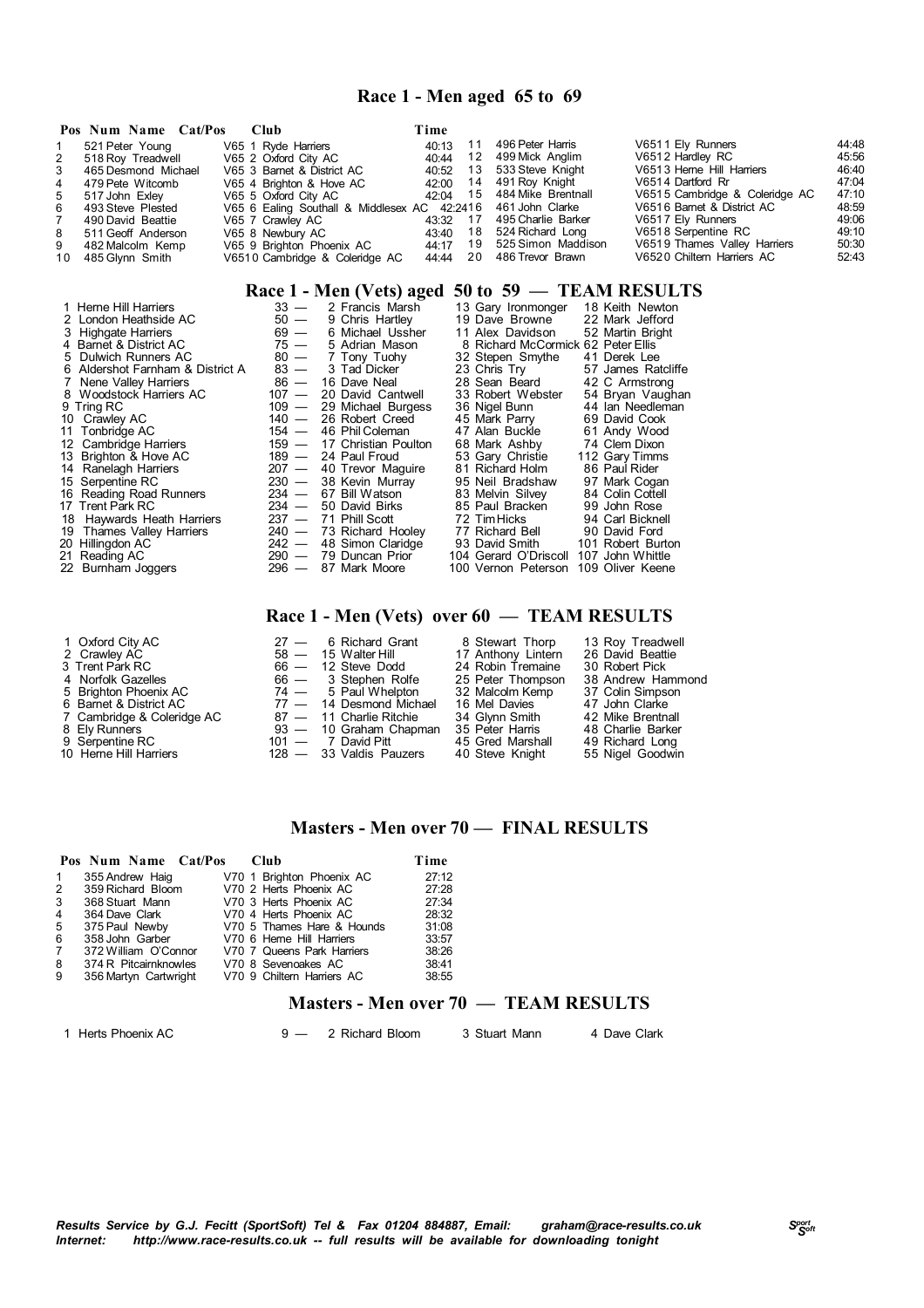**Masters - Ladies — FINAL RESULTS**

| 27:22<br>L5012 Tring RC<br>48<br>203 Verna Burgess<br>L40 1 Chelmsford AC<br>22:58<br>$\mathbf{1}$<br>58 Sally Judd<br>27:40<br>49<br>210 Alison Fenwick<br>L5013 Winchester & District AC<br>2<br>23:17<br>19 Karen Murphy<br>L45 1 Barnet & District AC<br>27:41<br>50<br>77 Lynn Hyde<br>L4011 Hillingdon AC<br>3<br>23:21<br>18 Joanne Kent<br>L45 2 Barnet & District AC<br>51<br>27:45<br>L4519 London Heathside AC<br>82 Emilia Vynnycky<br>23:30<br>10 Julie Briggs<br>L45 3 Arena 80 AC<br>4<br>27:58<br>52<br>L60 4 Bedford Harriers AC<br>221 Nora Haggart<br>5<br>23:47<br>42 Anna Folland<br>L45 4 Bedford Harriers AC<br>53<br>28:02<br>L55 6 St Albans Striders<br>200 Elisabeth Walls<br>23:49<br>6<br>3 Dani Tarleton<br>L40 2 Arena 80 AC<br>28:07<br>54<br>115 Inkeri Abbotts<br>L4520 West 4 Harriers<br>23:52<br>7<br>L45 5 Arena 80 AC<br>11 Tara Shanahan<br>55<br>28:22<br>113 Celine Wilcock<br>L4012 Tring RC<br>8<br>23:55<br>27 Kirstie Sharman<br>L40 3 Bedford Harriers AC<br>28:25<br>56<br>164 Karen O'Rourke<br>L5014 Hillingdon AC<br>24:02<br>9<br>L45 6 Chelmsford AC<br>70 Wendy King<br>28:30<br>57<br>L55 7 London Heathside AC<br>184 Ruth Miller<br>24:03<br>10<br>117 Anna Critchlow<br>L45 7 West 4 Harriers<br>28:42<br>58<br>223 Ros Tabor<br>L65 1 Dulwich Runners AC<br>24:06<br>92 Nicola Blandford<br>11<br>L40 4 Southampton AC<br>59<br>28:47<br>157 Sally Johnston<br>L5015 Bedford Harriers AC<br>24:15<br>12<br>72 Diana Norman<br>L40 5 Epsom & Ewell Harriers<br>28:49<br>60<br>L5016 Bedford & County AC<br>153 Ruth Kerr<br>24:28<br>13<br>73 Martha Hall<br>L40 6 Garden City Runners<br>61<br>28:52<br>197 Elizabeth O'Connor<br>L5017 Serptentine RC<br>24:41<br>14<br>41 Sally Cartwright<br>L45 8 Bedford Harriers AC<br>62<br>28:53<br>194 Sian Rollings<br>L5018 Reading AC<br>L45 9 West 4 Harriers<br>24:42<br>15<br>116 Rachel Badham<br>28:54<br>63<br>222 Patricia Keene<br>L60 5 Bumham Joggers<br>24:45<br>16<br>74 Olivia Webb<br>L4510 Hailsham Harriers<br>28:55<br>64<br>165 Boo Smith<br>L5019 Hillingdon AC<br>24:51<br>17<br>208 Maureen McCarthy<br>L55 1 West Suffolk AC<br>28:57<br>65<br>L4013 Ely Runners<br>71S Collinsshirley<br>24:53<br>18<br>160 Stefanie Godfrey<br>L50 1 Cambridge & Coleridge AC<br>66<br>28:57<br>180 Lesley Conway<br>L55 8 Hillingdon AC<br>25:04<br>19<br>190 Cath Wheeler<br>L55 2 Overton Harriers & AC<br>29:07<br>67<br>L4014 Hillingdon AC<br>25:10<br>78 Melanie Spencer<br>20<br>80 Karmen Pardoe<br>L4511 Hillingdon AC<br>68<br>29:09<br>L4521 Reading Roadrunners<br>90 Samantha Whalley<br>21<br>25:12<br>162 Liz Lumber<br>L50 2 Hailsham Harriers<br>29:11<br>69<br>204 Hilary Needleman<br>$L55$ 9 Tring RC<br>22<br>25:24<br>121 Sarah Gurney<br>L4512 Winchester & District AC<br>29:31<br>70<br>163 Anita James<br>L5020 Headington Road Runners<br>25:31<br>23<br>L50 3 West Suffolk AC<br>207 Christine Anthony<br>29:51<br>71<br>159 Alison Cronin<br>L5021 Bumham Joggers<br>25:34<br>24<br>86 Julie Rayfield<br>L4513 Reading AC<br>29:53<br>72<br>193 Linda Church<br>L5022 Reading AC<br>25:35<br>25<br>192 Marie Synnottwells<br>L50 4 Ranelagh Harriers<br>30:21<br>73<br>88 Claire Seymour<br>L4015 Reading Roadrunners<br>26<br>25:44<br>89 Belinda Tull<br>L4514 Reading Roadrunners<br>30:30<br>74<br>231 Toni McQueen<br>L60 6 Reading Roadrunners<br>25:47<br>27<br>43 Claire Pusey<br>L4515 Burnham Joggers<br>75<br>31:09<br>212 Madeline Vosser<br>L5510 Winchester & District AC<br>28<br>25:49<br>236 Anna Gamier<br>L60 1 Thames Hare & Hounds<br>31:19<br>26:02<br>76<br>205 Belinda Harding<br>L5511 Victory AC<br>29<br>85 Susan Francis<br>L4516 Reading AC<br>31:25<br>77<br>226 Sheila Marshall<br>L60 7 Newbury AC<br>26:05<br>30<br>237 Lynda Hembury<br>L60 2 Tring RC<br>L60 8 Southern Counties Veterans AC 31:42<br>78<br>235 Stephanie McCarthy<br>26:06<br>31<br>206 Caroline Whittaker<br>L55 3 Watford Harriers<br>79<br>L5023 St Albans Striders<br>31:43<br>198 Carole Jack<br>32<br>26:09<br>150 Nicola Froud<br>L50 5 Barnet & District AC<br>31:45<br>80<br>L4016 Hillingdon AC<br>76 Lucy Duncan<br>26:13<br>33<br>161 Susanna Harrison<br>L50 6 Guildford & Godalming AC<br>81<br>31:46<br>213 Fiona Jane Bishop<br>L5512 Woking AC<br>26:14<br>34<br>119 Emma Carter<br>L40 7 Winchester & District AC<br>32:06<br>82<br>L4522 Thames Valley Harriers<br>99 Barbara Maddison<br>35<br>26:16<br>144 Sarah Boxer<br>L50 7 Barnet & District AC<br>83<br>32:40<br>229 Nueten Monique Van L60 9 Overton Harriers & AC<br>26:17<br>36<br>L60 3 Holland Sports AC<br>225 Maggie Statham<br>33:14<br>84<br>230 Valerie Sinclair<br>L6010 Pitsea RC<br>26:18<br>37<br>L50 8 Andover AC<br>131 Kay Noyce<br>33:37<br>85<br>26:22<br>234 Lynda Massey<br>L6011 Southampton AC<br>38<br>118 Rachel Bennett<br>L40 8 White Horse Harriers<br>33:43<br>86<br>224 Jackir Duvall<br>L6012 Headington Road Runners<br>26:38<br>39<br>96 Bryony Deakin<br>L4517 St Mary's Richmond AC<br>34:00<br>87<br>228 Elizabeth Harkness<br>L65 2 Newbury AC<br>26:42<br>40 1291 Anna Ramos Villaverde L40 9 Oxford City AC<br>34:02<br>88<br>L5024 Trent Park RC<br>202 Christine Read<br>199 Zoe Lowe<br>26:54<br>41<br>L50 9 St Albans Striders<br>34:08<br>89<br>L5513 Reading AC<br>196 Gloria Woodspobjoy<br>26:59<br>42<br>L55 4 Arena 80 AC<br>141 Jenny Hughes<br>35:52<br>90<br>112 Kirsty Barnett<br>L4017 Tring RC<br>27:07<br>L55 5 Oxford City AC<br>43<br>188 Gwyneth Hueter<br>91<br>227 Roz Pearson<br>L6013 Newbury AC<br>36:19<br>27:08<br>182 Ray Louise Le<br>L5010 London Heathside AC<br>44<br>92<br>37:27<br>181 Angela Duncan<br>L5514 Hillingdon AC<br>27:14<br>45<br>91 Lisa Petitt<br>L4010 Serpentine RC<br>37:37<br>93<br>233 Cecelia Csemiczky<br>L65 3 Reading Roadrunners<br>27:18<br>46<br>83 Sian Davies<br>L4518 Overton Harriers & AC<br>94<br>41:45<br>232 Kathy Tytler<br>L6014 Reading Roadrunners<br>27:21<br>47<br>183 Jackie Wastell<br>L5011 London Heathside AC | Pos Num Name Cat/Pos |  | Club | Time |  |  |  |
|-----------------------------------------------------------------------------------------------------------------------------------------------------------------------------------------------------------------------------------------------------------------------------------------------------------------------------------------------------------------------------------------------------------------------------------------------------------------------------------------------------------------------------------------------------------------------------------------------------------------------------------------------------------------------------------------------------------------------------------------------------------------------------------------------------------------------------------------------------------------------------------------------------------------------------------------------------------------------------------------------------------------------------------------------------------------------------------------------------------------------------------------------------------------------------------------------------------------------------------------------------------------------------------------------------------------------------------------------------------------------------------------------------------------------------------------------------------------------------------------------------------------------------------------------------------------------------------------------------------------------------------------------------------------------------------------------------------------------------------------------------------------------------------------------------------------------------------------------------------------------------------------------------------------------------------------------------------------------------------------------------------------------------------------------------------------------------------------------------------------------------------------------------------------------------------------------------------------------------------------------------------------------------------------------------------------------------------------------------------------------------------------------------------------------------------------------------------------------------------------------------------------------------------------------------------------------------------------------------------------------------------------------------------------------------------------------------------------------------------------------------------------------------------------------------------------------------------------------------------------------------------------------------------------------------------------------------------------------------------------------------------------------------------------------------------------------------------------------------------------------------------------------------------------------------------------------------------------------------------------------------------------------------------------------------------------------------------------------------------------------------------------------------------------------------------------------------------------------------------------------------------------------------------------------------------------------------------------------------------------------------------------------------------------------------------------------------------------------------------------------------------------------------------------------------------------------------------------------------------------------------------------------------------------------------------------------------------------------------------------------------------------------------------------------------------------------------------------------------------------------------------------------------------------------------------------------------------------------------------------------------------------------------------------------------------------------------------------------------------------------------------------------------------------------------------------------------------------------------------------------------------------------------------------------------------------------------------------------------------------------------------------------------------------------------------------------------------------------------------------------------------------------------------------------------------------------------------------------------------------------------------------------------------------------------------------------------------------------------------------------------------------------------------------------------------------------------------------------------------------------------------------------------------------------------------------------------------------------------------------------------------------------------------------------------------------------------------------------------------------------------------------------------------------------------------------------------------------------------------------------------------------------------------------------------------------------------------------------------------------------------------------------------------------------------------------------------------------------------------------------------------------------------------------------------------------------------------------------------------------------------------------------------------------------------------------------------------------------------------------------------------------------------------------------------------------|----------------------|--|------|------|--|--|--|
|                                                                                                                                                                                                                                                                                                                                                                                                                                                                                                                                                                                                                                                                                                                                                                                                                                                                                                                                                                                                                                                                                                                                                                                                                                                                                                                                                                                                                                                                                                                                                                                                                                                                                                                                                                                                                                                                                                                                                                                                                                                                                                                                                                                                                                                                                                                                                                                                                                                                                                                                                                                                                                                                                                                                                                                                                                                                                                                                                                                                                                                                                                                                                                                                                                                                                                                                                                                                                                                                                                                                                                                                                                                                                                                                                                                                                                                                                                                                                                                                                                                                                                                                                                                                                                                                                                                                                                                                                                                                                                                                                                                                                                                                                                                                                                                                                                                                                                                                                                                                                                                                                                                                                                                                                                                                                                                                                                                                                                                                                                                                                                                                                                                                                                                                                                                                                                                                                                                                                                                                                                                                 |                      |  |      |      |  |  |  |
|                                                                                                                                                                                                                                                                                                                                                                                                                                                                                                                                                                                                                                                                                                                                                                                                                                                                                                                                                                                                                                                                                                                                                                                                                                                                                                                                                                                                                                                                                                                                                                                                                                                                                                                                                                                                                                                                                                                                                                                                                                                                                                                                                                                                                                                                                                                                                                                                                                                                                                                                                                                                                                                                                                                                                                                                                                                                                                                                                                                                                                                                                                                                                                                                                                                                                                                                                                                                                                                                                                                                                                                                                                                                                                                                                                                                                                                                                                                                                                                                                                                                                                                                                                                                                                                                                                                                                                                                                                                                                                                                                                                                                                                                                                                                                                                                                                                                                                                                                                                                                                                                                                                                                                                                                                                                                                                                                                                                                                                                                                                                                                                                                                                                                                                                                                                                                                                                                                                                                                                                                                                                 |                      |  |      |      |  |  |  |
|                                                                                                                                                                                                                                                                                                                                                                                                                                                                                                                                                                                                                                                                                                                                                                                                                                                                                                                                                                                                                                                                                                                                                                                                                                                                                                                                                                                                                                                                                                                                                                                                                                                                                                                                                                                                                                                                                                                                                                                                                                                                                                                                                                                                                                                                                                                                                                                                                                                                                                                                                                                                                                                                                                                                                                                                                                                                                                                                                                                                                                                                                                                                                                                                                                                                                                                                                                                                                                                                                                                                                                                                                                                                                                                                                                                                                                                                                                                                                                                                                                                                                                                                                                                                                                                                                                                                                                                                                                                                                                                                                                                                                                                                                                                                                                                                                                                                                                                                                                                                                                                                                                                                                                                                                                                                                                                                                                                                                                                                                                                                                                                                                                                                                                                                                                                                                                                                                                                                                                                                                                                                 |                      |  |      |      |  |  |  |
|                                                                                                                                                                                                                                                                                                                                                                                                                                                                                                                                                                                                                                                                                                                                                                                                                                                                                                                                                                                                                                                                                                                                                                                                                                                                                                                                                                                                                                                                                                                                                                                                                                                                                                                                                                                                                                                                                                                                                                                                                                                                                                                                                                                                                                                                                                                                                                                                                                                                                                                                                                                                                                                                                                                                                                                                                                                                                                                                                                                                                                                                                                                                                                                                                                                                                                                                                                                                                                                                                                                                                                                                                                                                                                                                                                                                                                                                                                                                                                                                                                                                                                                                                                                                                                                                                                                                                                                                                                                                                                                                                                                                                                                                                                                                                                                                                                                                                                                                                                                                                                                                                                                                                                                                                                                                                                                                                                                                                                                                                                                                                                                                                                                                                                                                                                                                                                                                                                                                                                                                                                                                 |                      |  |      |      |  |  |  |
|                                                                                                                                                                                                                                                                                                                                                                                                                                                                                                                                                                                                                                                                                                                                                                                                                                                                                                                                                                                                                                                                                                                                                                                                                                                                                                                                                                                                                                                                                                                                                                                                                                                                                                                                                                                                                                                                                                                                                                                                                                                                                                                                                                                                                                                                                                                                                                                                                                                                                                                                                                                                                                                                                                                                                                                                                                                                                                                                                                                                                                                                                                                                                                                                                                                                                                                                                                                                                                                                                                                                                                                                                                                                                                                                                                                                                                                                                                                                                                                                                                                                                                                                                                                                                                                                                                                                                                                                                                                                                                                                                                                                                                                                                                                                                                                                                                                                                                                                                                                                                                                                                                                                                                                                                                                                                                                                                                                                                                                                                                                                                                                                                                                                                                                                                                                                                                                                                                                                                                                                                                                                 |                      |  |      |      |  |  |  |
|                                                                                                                                                                                                                                                                                                                                                                                                                                                                                                                                                                                                                                                                                                                                                                                                                                                                                                                                                                                                                                                                                                                                                                                                                                                                                                                                                                                                                                                                                                                                                                                                                                                                                                                                                                                                                                                                                                                                                                                                                                                                                                                                                                                                                                                                                                                                                                                                                                                                                                                                                                                                                                                                                                                                                                                                                                                                                                                                                                                                                                                                                                                                                                                                                                                                                                                                                                                                                                                                                                                                                                                                                                                                                                                                                                                                                                                                                                                                                                                                                                                                                                                                                                                                                                                                                                                                                                                                                                                                                                                                                                                                                                                                                                                                                                                                                                                                                                                                                                                                                                                                                                                                                                                                                                                                                                                                                                                                                                                                                                                                                                                                                                                                                                                                                                                                                                                                                                                                                                                                                                                                 |                      |  |      |      |  |  |  |
|                                                                                                                                                                                                                                                                                                                                                                                                                                                                                                                                                                                                                                                                                                                                                                                                                                                                                                                                                                                                                                                                                                                                                                                                                                                                                                                                                                                                                                                                                                                                                                                                                                                                                                                                                                                                                                                                                                                                                                                                                                                                                                                                                                                                                                                                                                                                                                                                                                                                                                                                                                                                                                                                                                                                                                                                                                                                                                                                                                                                                                                                                                                                                                                                                                                                                                                                                                                                                                                                                                                                                                                                                                                                                                                                                                                                                                                                                                                                                                                                                                                                                                                                                                                                                                                                                                                                                                                                                                                                                                                                                                                                                                                                                                                                                                                                                                                                                                                                                                                                                                                                                                                                                                                                                                                                                                                                                                                                                                                                                                                                                                                                                                                                                                                                                                                                                                                                                                                                                                                                                                                                 |                      |  |      |      |  |  |  |
|                                                                                                                                                                                                                                                                                                                                                                                                                                                                                                                                                                                                                                                                                                                                                                                                                                                                                                                                                                                                                                                                                                                                                                                                                                                                                                                                                                                                                                                                                                                                                                                                                                                                                                                                                                                                                                                                                                                                                                                                                                                                                                                                                                                                                                                                                                                                                                                                                                                                                                                                                                                                                                                                                                                                                                                                                                                                                                                                                                                                                                                                                                                                                                                                                                                                                                                                                                                                                                                                                                                                                                                                                                                                                                                                                                                                                                                                                                                                                                                                                                                                                                                                                                                                                                                                                                                                                                                                                                                                                                                                                                                                                                                                                                                                                                                                                                                                                                                                                                                                                                                                                                                                                                                                                                                                                                                                                                                                                                                                                                                                                                                                                                                                                                                                                                                                                                                                                                                                                                                                                                                                 |                      |  |      |      |  |  |  |
|                                                                                                                                                                                                                                                                                                                                                                                                                                                                                                                                                                                                                                                                                                                                                                                                                                                                                                                                                                                                                                                                                                                                                                                                                                                                                                                                                                                                                                                                                                                                                                                                                                                                                                                                                                                                                                                                                                                                                                                                                                                                                                                                                                                                                                                                                                                                                                                                                                                                                                                                                                                                                                                                                                                                                                                                                                                                                                                                                                                                                                                                                                                                                                                                                                                                                                                                                                                                                                                                                                                                                                                                                                                                                                                                                                                                                                                                                                                                                                                                                                                                                                                                                                                                                                                                                                                                                                                                                                                                                                                                                                                                                                                                                                                                                                                                                                                                                                                                                                                                                                                                                                                                                                                                                                                                                                                                                                                                                                                                                                                                                                                                                                                                                                                                                                                                                                                                                                                                                                                                                                                                 |                      |  |      |      |  |  |  |
|                                                                                                                                                                                                                                                                                                                                                                                                                                                                                                                                                                                                                                                                                                                                                                                                                                                                                                                                                                                                                                                                                                                                                                                                                                                                                                                                                                                                                                                                                                                                                                                                                                                                                                                                                                                                                                                                                                                                                                                                                                                                                                                                                                                                                                                                                                                                                                                                                                                                                                                                                                                                                                                                                                                                                                                                                                                                                                                                                                                                                                                                                                                                                                                                                                                                                                                                                                                                                                                                                                                                                                                                                                                                                                                                                                                                                                                                                                                                                                                                                                                                                                                                                                                                                                                                                                                                                                                                                                                                                                                                                                                                                                                                                                                                                                                                                                                                                                                                                                                                                                                                                                                                                                                                                                                                                                                                                                                                                                                                                                                                                                                                                                                                                                                                                                                                                                                                                                                                                                                                                                                                 |                      |  |      |      |  |  |  |
|                                                                                                                                                                                                                                                                                                                                                                                                                                                                                                                                                                                                                                                                                                                                                                                                                                                                                                                                                                                                                                                                                                                                                                                                                                                                                                                                                                                                                                                                                                                                                                                                                                                                                                                                                                                                                                                                                                                                                                                                                                                                                                                                                                                                                                                                                                                                                                                                                                                                                                                                                                                                                                                                                                                                                                                                                                                                                                                                                                                                                                                                                                                                                                                                                                                                                                                                                                                                                                                                                                                                                                                                                                                                                                                                                                                                                                                                                                                                                                                                                                                                                                                                                                                                                                                                                                                                                                                                                                                                                                                                                                                                                                                                                                                                                                                                                                                                                                                                                                                                                                                                                                                                                                                                                                                                                                                                                                                                                                                                                                                                                                                                                                                                                                                                                                                                                                                                                                                                                                                                                                                                 |                      |  |      |      |  |  |  |
|                                                                                                                                                                                                                                                                                                                                                                                                                                                                                                                                                                                                                                                                                                                                                                                                                                                                                                                                                                                                                                                                                                                                                                                                                                                                                                                                                                                                                                                                                                                                                                                                                                                                                                                                                                                                                                                                                                                                                                                                                                                                                                                                                                                                                                                                                                                                                                                                                                                                                                                                                                                                                                                                                                                                                                                                                                                                                                                                                                                                                                                                                                                                                                                                                                                                                                                                                                                                                                                                                                                                                                                                                                                                                                                                                                                                                                                                                                                                                                                                                                                                                                                                                                                                                                                                                                                                                                                                                                                                                                                                                                                                                                                                                                                                                                                                                                                                                                                                                                                                                                                                                                                                                                                                                                                                                                                                                                                                                                                                                                                                                                                                                                                                                                                                                                                                                                                                                                                                                                                                                                                                 |                      |  |      |      |  |  |  |
|                                                                                                                                                                                                                                                                                                                                                                                                                                                                                                                                                                                                                                                                                                                                                                                                                                                                                                                                                                                                                                                                                                                                                                                                                                                                                                                                                                                                                                                                                                                                                                                                                                                                                                                                                                                                                                                                                                                                                                                                                                                                                                                                                                                                                                                                                                                                                                                                                                                                                                                                                                                                                                                                                                                                                                                                                                                                                                                                                                                                                                                                                                                                                                                                                                                                                                                                                                                                                                                                                                                                                                                                                                                                                                                                                                                                                                                                                                                                                                                                                                                                                                                                                                                                                                                                                                                                                                                                                                                                                                                                                                                                                                                                                                                                                                                                                                                                                                                                                                                                                                                                                                                                                                                                                                                                                                                                                                                                                                                                                                                                                                                                                                                                                                                                                                                                                                                                                                                                                                                                                                                                 |                      |  |      |      |  |  |  |
|                                                                                                                                                                                                                                                                                                                                                                                                                                                                                                                                                                                                                                                                                                                                                                                                                                                                                                                                                                                                                                                                                                                                                                                                                                                                                                                                                                                                                                                                                                                                                                                                                                                                                                                                                                                                                                                                                                                                                                                                                                                                                                                                                                                                                                                                                                                                                                                                                                                                                                                                                                                                                                                                                                                                                                                                                                                                                                                                                                                                                                                                                                                                                                                                                                                                                                                                                                                                                                                                                                                                                                                                                                                                                                                                                                                                                                                                                                                                                                                                                                                                                                                                                                                                                                                                                                                                                                                                                                                                                                                                                                                                                                                                                                                                                                                                                                                                                                                                                                                                                                                                                                                                                                                                                                                                                                                                                                                                                                                                                                                                                                                                                                                                                                                                                                                                                                                                                                                                                                                                                                                                 |                      |  |      |      |  |  |  |
|                                                                                                                                                                                                                                                                                                                                                                                                                                                                                                                                                                                                                                                                                                                                                                                                                                                                                                                                                                                                                                                                                                                                                                                                                                                                                                                                                                                                                                                                                                                                                                                                                                                                                                                                                                                                                                                                                                                                                                                                                                                                                                                                                                                                                                                                                                                                                                                                                                                                                                                                                                                                                                                                                                                                                                                                                                                                                                                                                                                                                                                                                                                                                                                                                                                                                                                                                                                                                                                                                                                                                                                                                                                                                                                                                                                                                                                                                                                                                                                                                                                                                                                                                                                                                                                                                                                                                                                                                                                                                                                                                                                                                                                                                                                                                                                                                                                                                                                                                                                                                                                                                                                                                                                                                                                                                                                                                                                                                                                                                                                                                                                                                                                                                                                                                                                                                                                                                                                                                                                                                                                                 |                      |  |      |      |  |  |  |
|                                                                                                                                                                                                                                                                                                                                                                                                                                                                                                                                                                                                                                                                                                                                                                                                                                                                                                                                                                                                                                                                                                                                                                                                                                                                                                                                                                                                                                                                                                                                                                                                                                                                                                                                                                                                                                                                                                                                                                                                                                                                                                                                                                                                                                                                                                                                                                                                                                                                                                                                                                                                                                                                                                                                                                                                                                                                                                                                                                                                                                                                                                                                                                                                                                                                                                                                                                                                                                                                                                                                                                                                                                                                                                                                                                                                                                                                                                                                                                                                                                                                                                                                                                                                                                                                                                                                                                                                                                                                                                                                                                                                                                                                                                                                                                                                                                                                                                                                                                                                                                                                                                                                                                                                                                                                                                                                                                                                                                                                                                                                                                                                                                                                                                                                                                                                                                                                                                                                                                                                                                                                 |                      |  |      |      |  |  |  |
|                                                                                                                                                                                                                                                                                                                                                                                                                                                                                                                                                                                                                                                                                                                                                                                                                                                                                                                                                                                                                                                                                                                                                                                                                                                                                                                                                                                                                                                                                                                                                                                                                                                                                                                                                                                                                                                                                                                                                                                                                                                                                                                                                                                                                                                                                                                                                                                                                                                                                                                                                                                                                                                                                                                                                                                                                                                                                                                                                                                                                                                                                                                                                                                                                                                                                                                                                                                                                                                                                                                                                                                                                                                                                                                                                                                                                                                                                                                                                                                                                                                                                                                                                                                                                                                                                                                                                                                                                                                                                                                                                                                                                                                                                                                                                                                                                                                                                                                                                                                                                                                                                                                                                                                                                                                                                                                                                                                                                                                                                                                                                                                                                                                                                                                                                                                                                                                                                                                                                                                                                                                                 |                      |  |      |      |  |  |  |
|                                                                                                                                                                                                                                                                                                                                                                                                                                                                                                                                                                                                                                                                                                                                                                                                                                                                                                                                                                                                                                                                                                                                                                                                                                                                                                                                                                                                                                                                                                                                                                                                                                                                                                                                                                                                                                                                                                                                                                                                                                                                                                                                                                                                                                                                                                                                                                                                                                                                                                                                                                                                                                                                                                                                                                                                                                                                                                                                                                                                                                                                                                                                                                                                                                                                                                                                                                                                                                                                                                                                                                                                                                                                                                                                                                                                                                                                                                                                                                                                                                                                                                                                                                                                                                                                                                                                                                                                                                                                                                                                                                                                                                                                                                                                                                                                                                                                                                                                                                                                                                                                                                                                                                                                                                                                                                                                                                                                                                                                                                                                                                                                                                                                                                                                                                                                                                                                                                                                                                                                                                                                 |                      |  |      |      |  |  |  |
|                                                                                                                                                                                                                                                                                                                                                                                                                                                                                                                                                                                                                                                                                                                                                                                                                                                                                                                                                                                                                                                                                                                                                                                                                                                                                                                                                                                                                                                                                                                                                                                                                                                                                                                                                                                                                                                                                                                                                                                                                                                                                                                                                                                                                                                                                                                                                                                                                                                                                                                                                                                                                                                                                                                                                                                                                                                                                                                                                                                                                                                                                                                                                                                                                                                                                                                                                                                                                                                                                                                                                                                                                                                                                                                                                                                                                                                                                                                                                                                                                                                                                                                                                                                                                                                                                                                                                                                                                                                                                                                                                                                                                                                                                                                                                                                                                                                                                                                                                                                                                                                                                                                                                                                                                                                                                                                                                                                                                                                                                                                                                                                                                                                                                                                                                                                                                                                                                                                                                                                                                                                                 |                      |  |      |      |  |  |  |
|                                                                                                                                                                                                                                                                                                                                                                                                                                                                                                                                                                                                                                                                                                                                                                                                                                                                                                                                                                                                                                                                                                                                                                                                                                                                                                                                                                                                                                                                                                                                                                                                                                                                                                                                                                                                                                                                                                                                                                                                                                                                                                                                                                                                                                                                                                                                                                                                                                                                                                                                                                                                                                                                                                                                                                                                                                                                                                                                                                                                                                                                                                                                                                                                                                                                                                                                                                                                                                                                                                                                                                                                                                                                                                                                                                                                                                                                                                                                                                                                                                                                                                                                                                                                                                                                                                                                                                                                                                                                                                                                                                                                                                                                                                                                                                                                                                                                                                                                                                                                                                                                                                                                                                                                                                                                                                                                                                                                                                                                                                                                                                                                                                                                                                                                                                                                                                                                                                                                                                                                                                                                 |                      |  |      |      |  |  |  |
|                                                                                                                                                                                                                                                                                                                                                                                                                                                                                                                                                                                                                                                                                                                                                                                                                                                                                                                                                                                                                                                                                                                                                                                                                                                                                                                                                                                                                                                                                                                                                                                                                                                                                                                                                                                                                                                                                                                                                                                                                                                                                                                                                                                                                                                                                                                                                                                                                                                                                                                                                                                                                                                                                                                                                                                                                                                                                                                                                                                                                                                                                                                                                                                                                                                                                                                                                                                                                                                                                                                                                                                                                                                                                                                                                                                                                                                                                                                                                                                                                                                                                                                                                                                                                                                                                                                                                                                                                                                                                                                                                                                                                                                                                                                                                                                                                                                                                                                                                                                                                                                                                                                                                                                                                                                                                                                                                                                                                                                                                                                                                                                                                                                                                                                                                                                                                                                                                                                                                                                                                                                                 |                      |  |      |      |  |  |  |
|                                                                                                                                                                                                                                                                                                                                                                                                                                                                                                                                                                                                                                                                                                                                                                                                                                                                                                                                                                                                                                                                                                                                                                                                                                                                                                                                                                                                                                                                                                                                                                                                                                                                                                                                                                                                                                                                                                                                                                                                                                                                                                                                                                                                                                                                                                                                                                                                                                                                                                                                                                                                                                                                                                                                                                                                                                                                                                                                                                                                                                                                                                                                                                                                                                                                                                                                                                                                                                                                                                                                                                                                                                                                                                                                                                                                                                                                                                                                                                                                                                                                                                                                                                                                                                                                                                                                                                                                                                                                                                                                                                                                                                                                                                                                                                                                                                                                                                                                                                                                                                                                                                                                                                                                                                                                                                                                                                                                                                                                                                                                                                                                                                                                                                                                                                                                                                                                                                                                                                                                                                                                 |                      |  |      |      |  |  |  |
|                                                                                                                                                                                                                                                                                                                                                                                                                                                                                                                                                                                                                                                                                                                                                                                                                                                                                                                                                                                                                                                                                                                                                                                                                                                                                                                                                                                                                                                                                                                                                                                                                                                                                                                                                                                                                                                                                                                                                                                                                                                                                                                                                                                                                                                                                                                                                                                                                                                                                                                                                                                                                                                                                                                                                                                                                                                                                                                                                                                                                                                                                                                                                                                                                                                                                                                                                                                                                                                                                                                                                                                                                                                                                                                                                                                                                                                                                                                                                                                                                                                                                                                                                                                                                                                                                                                                                                                                                                                                                                                                                                                                                                                                                                                                                                                                                                                                                                                                                                                                                                                                                                                                                                                                                                                                                                                                                                                                                                                                                                                                                                                                                                                                                                                                                                                                                                                                                                                                                                                                                                                                 |                      |  |      |      |  |  |  |
|                                                                                                                                                                                                                                                                                                                                                                                                                                                                                                                                                                                                                                                                                                                                                                                                                                                                                                                                                                                                                                                                                                                                                                                                                                                                                                                                                                                                                                                                                                                                                                                                                                                                                                                                                                                                                                                                                                                                                                                                                                                                                                                                                                                                                                                                                                                                                                                                                                                                                                                                                                                                                                                                                                                                                                                                                                                                                                                                                                                                                                                                                                                                                                                                                                                                                                                                                                                                                                                                                                                                                                                                                                                                                                                                                                                                                                                                                                                                                                                                                                                                                                                                                                                                                                                                                                                                                                                                                                                                                                                                                                                                                                                                                                                                                                                                                                                                                                                                                                                                                                                                                                                                                                                                                                                                                                                                                                                                                                                                                                                                                                                                                                                                                                                                                                                                                                                                                                                                                                                                                                                                 |                      |  |      |      |  |  |  |
|                                                                                                                                                                                                                                                                                                                                                                                                                                                                                                                                                                                                                                                                                                                                                                                                                                                                                                                                                                                                                                                                                                                                                                                                                                                                                                                                                                                                                                                                                                                                                                                                                                                                                                                                                                                                                                                                                                                                                                                                                                                                                                                                                                                                                                                                                                                                                                                                                                                                                                                                                                                                                                                                                                                                                                                                                                                                                                                                                                                                                                                                                                                                                                                                                                                                                                                                                                                                                                                                                                                                                                                                                                                                                                                                                                                                                                                                                                                                                                                                                                                                                                                                                                                                                                                                                                                                                                                                                                                                                                                                                                                                                                                                                                                                                                                                                                                                                                                                                                                                                                                                                                                                                                                                                                                                                                                                                                                                                                                                                                                                                                                                                                                                                                                                                                                                                                                                                                                                                                                                                                                                 |                      |  |      |      |  |  |  |
|                                                                                                                                                                                                                                                                                                                                                                                                                                                                                                                                                                                                                                                                                                                                                                                                                                                                                                                                                                                                                                                                                                                                                                                                                                                                                                                                                                                                                                                                                                                                                                                                                                                                                                                                                                                                                                                                                                                                                                                                                                                                                                                                                                                                                                                                                                                                                                                                                                                                                                                                                                                                                                                                                                                                                                                                                                                                                                                                                                                                                                                                                                                                                                                                                                                                                                                                                                                                                                                                                                                                                                                                                                                                                                                                                                                                                                                                                                                                                                                                                                                                                                                                                                                                                                                                                                                                                                                                                                                                                                                                                                                                                                                                                                                                                                                                                                                                                                                                                                                                                                                                                                                                                                                                                                                                                                                                                                                                                                                                                                                                                                                                                                                                                                                                                                                                                                                                                                                                                                                                                                                                 |                      |  |      |      |  |  |  |
|                                                                                                                                                                                                                                                                                                                                                                                                                                                                                                                                                                                                                                                                                                                                                                                                                                                                                                                                                                                                                                                                                                                                                                                                                                                                                                                                                                                                                                                                                                                                                                                                                                                                                                                                                                                                                                                                                                                                                                                                                                                                                                                                                                                                                                                                                                                                                                                                                                                                                                                                                                                                                                                                                                                                                                                                                                                                                                                                                                                                                                                                                                                                                                                                                                                                                                                                                                                                                                                                                                                                                                                                                                                                                                                                                                                                                                                                                                                                                                                                                                                                                                                                                                                                                                                                                                                                                                                                                                                                                                                                                                                                                                                                                                                                                                                                                                                                                                                                                                                                                                                                                                                                                                                                                                                                                                                                                                                                                                                                                                                                                                                                                                                                                                                                                                                                                                                                                                                                                                                                                                                                 |                      |  |      |      |  |  |  |
|                                                                                                                                                                                                                                                                                                                                                                                                                                                                                                                                                                                                                                                                                                                                                                                                                                                                                                                                                                                                                                                                                                                                                                                                                                                                                                                                                                                                                                                                                                                                                                                                                                                                                                                                                                                                                                                                                                                                                                                                                                                                                                                                                                                                                                                                                                                                                                                                                                                                                                                                                                                                                                                                                                                                                                                                                                                                                                                                                                                                                                                                                                                                                                                                                                                                                                                                                                                                                                                                                                                                                                                                                                                                                                                                                                                                                                                                                                                                                                                                                                                                                                                                                                                                                                                                                                                                                                                                                                                                                                                                                                                                                                                                                                                                                                                                                                                                                                                                                                                                                                                                                                                                                                                                                                                                                                                                                                                                                                                                                                                                                                                                                                                                                                                                                                                                                                                                                                                                                                                                                                                                 |                      |  |      |      |  |  |  |
|                                                                                                                                                                                                                                                                                                                                                                                                                                                                                                                                                                                                                                                                                                                                                                                                                                                                                                                                                                                                                                                                                                                                                                                                                                                                                                                                                                                                                                                                                                                                                                                                                                                                                                                                                                                                                                                                                                                                                                                                                                                                                                                                                                                                                                                                                                                                                                                                                                                                                                                                                                                                                                                                                                                                                                                                                                                                                                                                                                                                                                                                                                                                                                                                                                                                                                                                                                                                                                                                                                                                                                                                                                                                                                                                                                                                                                                                                                                                                                                                                                                                                                                                                                                                                                                                                                                                                                                                                                                                                                                                                                                                                                                                                                                                                                                                                                                                                                                                                                                                                                                                                                                                                                                                                                                                                                                                                                                                                                                                                                                                                                                                                                                                                                                                                                                                                                                                                                                                                                                                                                                                 |                      |  |      |      |  |  |  |
|                                                                                                                                                                                                                                                                                                                                                                                                                                                                                                                                                                                                                                                                                                                                                                                                                                                                                                                                                                                                                                                                                                                                                                                                                                                                                                                                                                                                                                                                                                                                                                                                                                                                                                                                                                                                                                                                                                                                                                                                                                                                                                                                                                                                                                                                                                                                                                                                                                                                                                                                                                                                                                                                                                                                                                                                                                                                                                                                                                                                                                                                                                                                                                                                                                                                                                                                                                                                                                                                                                                                                                                                                                                                                                                                                                                                                                                                                                                                                                                                                                                                                                                                                                                                                                                                                                                                                                                                                                                                                                                                                                                                                                                                                                                                                                                                                                                                                                                                                                                                                                                                                                                                                                                                                                                                                                                                                                                                                                                                                                                                                                                                                                                                                                                                                                                                                                                                                                                                                                                                                                                                 |                      |  |      |      |  |  |  |
|                                                                                                                                                                                                                                                                                                                                                                                                                                                                                                                                                                                                                                                                                                                                                                                                                                                                                                                                                                                                                                                                                                                                                                                                                                                                                                                                                                                                                                                                                                                                                                                                                                                                                                                                                                                                                                                                                                                                                                                                                                                                                                                                                                                                                                                                                                                                                                                                                                                                                                                                                                                                                                                                                                                                                                                                                                                                                                                                                                                                                                                                                                                                                                                                                                                                                                                                                                                                                                                                                                                                                                                                                                                                                                                                                                                                                                                                                                                                                                                                                                                                                                                                                                                                                                                                                                                                                                                                                                                                                                                                                                                                                                                                                                                                                                                                                                                                                                                                                                                                                                                                                                                                                                                                                                                                                                                                                                                                                                                                                                                                                                                                                                                                                                                                                                                                                                                                                                                                                                                                                                                                 |                      |  |      |      |  |  |  |
|                                                                                                                                                                                                                                                                                                                                                                                                                                                                                                                                                                                                                                                                                                                                                                                                                                                                                                                                                                                                                                                                                                                                                                                                                                                                                                                                                                                                                                                                                                                                                                                                                                                                                                                                                                                                                                                                                                                                                                                                                                                                                                                                                                                                                                                                                                                                                                                                                                                                                                                                                                                                                                                                                                                                                                                                                                                                                                                                                                                                                                                                                                                                                                                                                                                                                                                                                                                                                                                                                                                                                                                                                                                                                                                                                                                                                                                                                                                                                                                                                                                                                                                                                                                                                                                                                                                                                                                                                                                                                                                                                                                                                                                                                                                                                                                                                                                                                                                                                                                                                                                                                                                                                                                                                                                                                                                                                                                                                                                                                                                                                                                                                                                                                                                                                                                                                                                                                                                                                                                                                                                                 |                      |  |      |      |  |  |  |
|                                                                                                                                                                                                                                                                                                                                                                                                                                                                                                                                                                                                                                                                                                                                                                                                                                                                                                                                                                                                                                                                                                                                                                                                                                                                                                                                                                                                                                                                                                                                                                                                                                                                                                                                                                                                                                                                                                                                                                                                                                                                                                                                                                                                                                                                                                                                                                                                                                                                                                                                                                                                                                                                                                                                                                                                                                                                                                                                                                                                                                                                                                                                                                                                                                                                                                                                                                                                                                                                                                                                                                                                                                                                                                                                                                                                                                                                                                                                                                                                                                                                                                                                                                                                                                                                                                                                                                                                                                                                                                                                                                                                                                                                                                                                                                                                                                                                                                                                                                                                                                                                                                                                                                                                                                                                                                                                                                                                                                                                                                                                                                                                                                                                                                                                                                                                                                                                                                                                                                                                                                                                 |                      |  |      |      |  |  |  |
|                                                                                                                                                                                                                                                                                                                                                                                                                                                                                                                                                                                                                                                                                                                                                                                                                                                                                                                                                                                                                                                                                                                                                                                                                                                                                                                                                                                                                                                                                                                                                                                                                                                                                                                                                                                                                                                                                                                                                                                                                                                                                                                                                                                                                                                                                                                                                                                                                                                                                                                                                                                                                                                                                                                                                                                                                                                                                                                                                                                                                                                                                                                                                                                                                                                                                                                                                                                                                                                                                                                                                                                                                                                                                                                                                                                                                                                                                                                                                                                                                                                                                                                                                                                                                                                                                                                                                                                                                                                                                                                                                                                                                                                                                                                                                                                                                                                                                                                                                                                                                                                                                                                                                                                                                                                                                                                                                                                                                                                                                                                                                                                                                                                                                                                                                                                                                                                                                                                                                                                                                                                                 |                      |  |      |      |  |  |  |
|                                                                                                                                                                                                                                                                                                                                                                                                                                                                                                                                                                                                                                                                                                                                                                                                                                                                                                                                                                                                                                                                                                                                                                                                                                                                                                                                                                                                                                                                                                                                                                                                                                                                                                                                                                                                                                                                                                                                                                                                                                                                                                                                                                                                                                                                                                                                                                                                                                                                                                                                                                                                                                                                                                                                                                                                                                                                                                                                                                                                                                                                                                                                                                                                                                                                                                                                                                                                                                                                                                                                                                                                                                                                                                                                                                                                                                                                                                                                                                                                                                                                                                                                                                                                                                                                                                                                                                                                                                                                                                                                                                                                                                                                                                                                                                                                                                                                                                                                                                                                                                                                                                                                                                                                                                                                                                                                                                                                                                                                                                                                                                                                                                                                                                                                                                                                                                                                                                                                                                                                                                                                 |                      |  |      |      |  |  |  |
|                                                                                                                                                                                                                                                                                                                                                                                                                                                                                                                                                                                                                                                                                                                                                                                                                                                                                                                                                                                                                                                                                                                                                                                                                                                                                                                                                                                                                                                                                                                                                                                                                                                                                                                                                                                                                                                                                                                                                                                                                                                                                                                                                                                                                                                                                                                                                                                                                                                                                                                                                                                                                                                                                                                                                                                                                                                                                                                                                                                                                                                                                                                                                                                                                                                                                                                                                                                                                                                                                                                                                                                                                                                                                                                                                                                                                                                                                                                                                                                                                                                                                                                                                                                                                                                                                                                                                                                                                                                                                                                                                                                                                                                                                                                                                                                                                                                                                                                                                                                                                                                                                                                                                                                                                                                                                                                                                                                                                                                                                                                                                                                                                                                                                                                                                                                                                                                                                                                                                                                                                                                                 |                      |  |      |      |  |  |  |
|                                                                                                                                                                                                                                                                                                                                                                                                                                                                                                                                                                                                                                                                                                                                                                                                                                                                                                                                                                                                                                                                                                                                                                                                                                                                                                                                                                                                                                                                                                                                                                                                                                                                                                                                                                                                                                                                                                                                                                                                                                                                                                                                                                                                                                                                                                                                                                                                                                                                                                                                                                                                                                                                                                                                                                                                                                                                                                                                                                                                                                                                                                                                                                                                                                                                                                                                                                                                                                                                                                                                                                                                                                                                                                                                                                                                                                                                                                                                                                                                                                                                                                                                                                                                                                                                                                                                                                                                                                                                                                                                                                                                                                                                                                                                                                                                                                                                                                                                                                                                                                                                                                                                                                                                                                                                                                                                                                                                                                                                                                                                                                                                                                                                                                                                                                                                                                                                                                                                                                                                                                                                 |                      |  |      |      |  |  |  |
|                                                                                                                                                                                                                                                                                                                                                                                                                                                                                                                                                                                                                                                                                                                                                                                                                                                                                                                                                                                                                                                                                                                                                                                                                                                                                                                                                                                                                                                                                                                                                                                                                                                                                                                                                                                                                                                                                                                                                                                                                                                                                                                                                                                                                                                                                                                                                                                                                                                                                                                                                                                                                                                                                                                                                                                                                                                                                                                                                                                                                                                                                                                                                                                                                                                                                                                                                                                                                                                                                                                                                                                                                                                                                                                                                                                                                                                                                                                                                                                                                                                                                                                                                                                                                                                                                                                                                                                                                                                                                                                                                                                                                                                                                                                                                                                                                                                                                                                                                                                                                                                                                                                                                                                                                                                                                                                                                                                                                                                                                                                                                                                                                                                                                                                                                                                                                                                                                                                                                                                                                                                                 |                      |  |      |      |  |  |  |
|                                                                                                                                                                                                                                                                                                                                                                                                                                                                                                                                                                                                                                                                                                                                                                                                                                                                                                                                                                                                                                                                                                                                                                                                                                                                                                                                                                                                                                                                                                                                                                                                                                                                                                                                                                                                                                                                                                                                                                                                                                                                                                                                                                                                                                                                                                                                                                                                                                                                                                                                                                                                                                                                                                                                                                                                                                                                                                                                                                                                                                                                                                                                                                                                                                                                                                                                                                                                                                                                                                                                                                                                                                                                                                                                                                                                                                                                                                                                                                                                                                                                                                                                                                                                                                                                                                                                                                                                                                                                                                                                                                                                                                                                                                                                                                                                                                                                                                                                                                                                                                                                                                                                                                                                                                                                                                                                                                                                                                                                                                                                                                                                                                                                                                                                                                                                                                                                                                                                                                                                                                                                 |                      |  |      |      |  |  |  |
|                                                                                                                                                                                                                                                                                                                                                                                                                                                                                                                                                                                                                                                                                                                                                                                                                                                                                                                                                                                                                                                                                                                                                                                                                                                                                                                                                                                                                                                                                                                                                                                                                                                                                                                                                                                                                                                                                                                                                                                                                                                                                                                                                                                                                                                                                                                                                                                                                                                                                                                                                                                                                                                                                                                                                                                                                                                                                                                                                                                                                                                                                                                                                                                                                                                                                                                                                                                                                                                                                                                                                                                                                                                                                                                                                                                                                                                                                                                                                                                                                                                                                                                                                                                                                                                                                                                                                                                                                                                                                                                                                                                                                                                                                                                                                                                                                                                                                                                                                                                                                                                                                                                                                                                                                                                                                                                                                                                                                                                                                                                                                                                                                                                                                                                                                                                                                                                                                                                                                                                                                                                                 |                      |  |      |      |  |  |  |
|                                                                                                                                                                                                                                                                                                                                                                                                                                                                                                                                                                                                                                                                                                                                                                                                                                                                                                                                                                                                                                                                                                                                                                                                                                                                                                                                                                                                                                                                                                                                                                                                                                                                                                                                                                                                                                                                                                                                                                                                                                                                                                                                                                                                                                                                                                                                                                                                                                                                                                                                                                                                                                                                                                                                                                                                                                                                                                                                                                                                                                                                                                                                                                                                                                                                                                                                                                                                                                                                                                                                                                                                                                                                                                                                                                                                                                                                                                                                                                                                                                                                                                                                                                                                                                                                                                                                                                                                                                                                                                                                                                                                                                                                                                                                                                                                                                                                                                                                                                                                                                                                                                                                                                                                                                                                                                                                                                                                                                                                                                                                                                                                                                                                                                                                                                                                                                                                                                                                                                                                                                                                 |                      |  |      |      |  |  |  |
|                                                                                                                                                                                                                                                                                                                                                                                                                                                                                                                                                                                                                                                                                                                                                                                                                                                                                                                                                                                                                                                                                                                                                                                                                                                                                                                                                                                                                                                                                                                                                                                                                                                                                                                                                                                                                                                                                                                                                                                                                                                                                                                                                                                                                                                                                                                                                                                                                                                                                                                                                                                                                                                                                                                                                                                                                                                                                                                                                                                                                                                                                                                                                                                                                                                                                                                                                                                                                                                                                                                                                                                                                                                                                                                                                                                                                                                                                                                                                                                                                                                                                                                                                                                                                                                                                                                                                                                                                                                                                                                                                                                                                                                                                                                                                                                                                                                                                                                                                                                                                                                                                                                                                                                                                                                                                                                                                                                                                                                                                                                                                                                                                                                                                                                                                                                                                                                                                                                                                                                                                                                                 |                      |  |      |      |  |  |  |
|                                                                                                                                                                                                                                                                                                                                                                                                                                                                                                                                                                                                                                                                                                                                                                                                                                                                                                                                                                                                                                                                                                                                                                                                                                                                                                                                                                                                                                                                                                                                                                                                                                                                                                                                                                                                                                                                                                                                                                                                                                                                                                                                                                                                                                                                                                                                                                                                                                                                                                                                                                                                                                                                                                                                                                                                                                                                                                                                                                                                                                                                                                                                                                                                                                                                                                                                                                                                                                                                                                                                                                                                                                                                                                                                                                                                                                                                                                                                                                                                                                                                                                                                                                                                                                                                                                                                                                                                                                                                                                                                                                                                                                                                                                                                                                                                                                                                                                                                                                                                                                                                                                                                                                                                                                                                                                                                                                                                                                                                                                                                                                                                                                                                                                                                                                                                                                                                                                                                                                                                                                                                 |                      |  |      |      |  |  |  |
|                                                                                                                                                                                                                                                                                                                                                                                                                                                                                                                                                                                                                                                                                                                                                                                                                                                                                                                                                                                                                                                                                                                                                                                                                                                                                                                                                                                                                                                                                                                                                                                                                                                                                                                                                                                                                                                                                                                                                                                                                                                                                                                                                                                                                                                                                                                                                                                                                                                                                                                                                                                                                                                                                                                                                                                                                                                                                                                                                                                                                                                                                                                                                                                                                                                                                                                                                                                                                                                                                                                                                                                                                                                                                                                                                                                                                                                                                                                                                                                                                                                                                                                                                                                                                                                                                                                                                                                                                                                                                                                                                                                                                                                                                                                                                                                                                                                                                                                                                                                                                                                                                                                                                                                                                                                                                                                                                                                                                                                                                                                                                                                                                                                                                                                                                                                                                                                                                                                                                                                                                                                                 |                      |  |      |      |  |  |  |
|                                                                                                                                                                                                                                                                                                                                                                                                                                                                                                                                                                                                                                                                                                                                                                                                                                                                                                                                                                                                                                                                                                                                                                                                                                                                                                                                                                                                                                                                                                                                                                                                                                                                                                                                                                                                                                                                                                                                                                                                                                                                                                                                                                                                                                                                                                                                                                                                                                                                                                                                                                                                                                                                                                                                                                                                                                                                                                                                                                                                                                                                                                                                                                                                                                                                                                                                                                                                                                                                                                                                                                                                                                                                                                                                                                                                                                                                                                                                                                                                                                                                                                                                                                                                                                                                                                                                                                                                                                                                                                                                                                                                                                                                                                                                                                                                                                                                                                                                                                                                                                                                                                                                                                                                                                                                                                                                                                                                                                                                                                                                                                                                                                                                                                                                                                                                                                                                                                                                                                                                                                                                 |                      |  |      |      |  |  |  |
|                                                                                                                                                                                                                                                                                                                                                                                                                                                                                                                                                                                                                                                                                                                                                                                                                                                                                                                                                                                                                                                                                                                                                                                                                                                                                                                                                                                                                                                                                                                                                                                                                                                                                                                                                                                                                                                                                                                                                                                                                                                                                                                                                                                                                                                                                                                                                                                                                                                                                                                                                                                                                                                                                                                                                                                                                                                                                                                                                                                                                                                                                                                                                                                                                                                                                                                                                                                                                                                                                                                                                                                                                                                                                                                                                                                                                                                                                                                                                                                                                                                                                                                                                                                                                                                                                                                                                                                                                                                                                                                                                                                                                                                                                                                                                                                                                                                                                                                                                                                                                                                                                                                                                                                                                                                                                                                                                                                                                                                                                                                                                                                                                                                                                                                                                                                                                                                                                                                                                                                                                                                                 |                      |  |      |      |  |  |  |
|                                                                                                                                                                                                                                                                                                                                                                                                                                                                                                                                                                                                                                                                                                                                                                                                                                                                                                                                                                                                                                                                                                                                                                                                                                                                                                                                                                                                                                                                                                                                                                                                                                                                                                                                                                                                                                                                                                                                                                                                                                                                                                                                                                                                                                                                                                                                                                                                                                                                                                                                                                                                                                                                                                                                                                                                                                                                                                                                                                                                                                                                                                                                                                                                                                                                                                                                                                                                                                                                                                                                                                                                                                                                                                                                                                                                                                                                                                                                                                                                                                                                                                                                                                                                                                                                                                                                                                                                                                                                                                                                                                                                                                                                                                                                                                                                                                                                                                                                                                                                                                                                                                                                                                                                                                                                                                                                                                                                                                                                                                                                                                                                                                                                                                                                                                                                                                                                                                                                                                                                                                                                 |                      |  |      |      |  |  |  |
|                                                                                                                                                                                                                                                                                                                                                                                                                                                                                                                                                                                                                                                                                                                                                                                                                                                                                                                                                                                                                                                                                                                                                                                                                                                                                                                                                                                                                                                                                                                                                                                                                                                                                                                                                                                                                                                                                                                                                                                                                                                                                                                                                                                                                                                                                                                                                                                                                                                                                                                                                                                                                                                                                                                                                                                                                                                                                                                                                                                                                                                                                                                                                                                                                                                                                                                                                                                                                                                                                                                                                                                                                                                                                                                                                                                                                                                                                                                                                                                                                                                                                                                                                                                                                                                                                                                                                                                                                                                                                                                                                                                                                                                                                                                                                                                                                                                                                                                                                                                                                                                                                                                                                                                                                                                                                                                                                                                                                                                                                                                                                                                                                                                                                                                                                                                                                                                                                                                                                                                                                                                                 |                      |  |      |      |  |  |  |

### **Masters - Ladies aged 40 to 49 — TEAM RESULTS**

| 1 Arena 80 AC<br>2 Bedford Harriers AC<br>3 West 4 Harriers<br>4 Hillingdon AC<br>5 Reading Roadrunners | $17 - 4$ Julie Briggs<br>$27 - 5$ Anna Folland<br>56 - 10 Anna Critchlow<br>80 - 17 Karmen Pardoe<br>91 — 20 Belinda Tull | 6 Dani Tarleton<br>8 Kirstie Sharman<br>15 Rachel Badham<br>29 Lynn Hyde 34 Melanie Spencer<br>35 Samantha Whalley 36 Claire Seymour | 7 Tara Shanahan<br>14 Sally Cartwright<br>31 Inkeri Abbotts |
|---------------------------------------------------------------------------------------------------------|---------------------------------------------------------------------------------------------------------------------------|--------------------------------------------------------------------------------------------------------------------------------------|-------------------------------------------------------------|
|                                                                                                         |                                                                                                                           | Masters - Ladies (Vets) aged 50 to 59 - TEAM RESULTS                                                                                 |                                                             |

| 1 London Heathside AC | $52 - 15$ Ray Louise Le | 16 Jackie Wastell  | 21 Ruth Miller        |
|-----------------------|-------------------------|--------------------|-----------------------|
| 2 St Albans Striders  | $65 - 12$ Zoe Lowe      | 19 Elisabeth Walls | 34 Carole Jack        |
| 3 Hillingdon AC       | 73 — 20 Karen O'Rourke  | 26 Boo Smith       | 27 Lesley Conway      |
| 4 Reading AC          | 93 — 25 Sian Rollings   | 31 Linda Church    | 37 Gloria Woodspobjoy |
|                       |                         |                    |                       |

### **Masters - Ladies (Vets) over 60 — TEAM RESULTS**

| 1 Newbury AC          | 37 — 8 Sheila Marshall | 14 Elizabeth Harkness 15 Roz Pearson |
|-----------------------|------------------------|--------------------------------------|
| 2 Reading Roadrunners | 40 — 7 Toni McQueen    | 16 Cecelia Csemiczky 17 Kathy Tytler |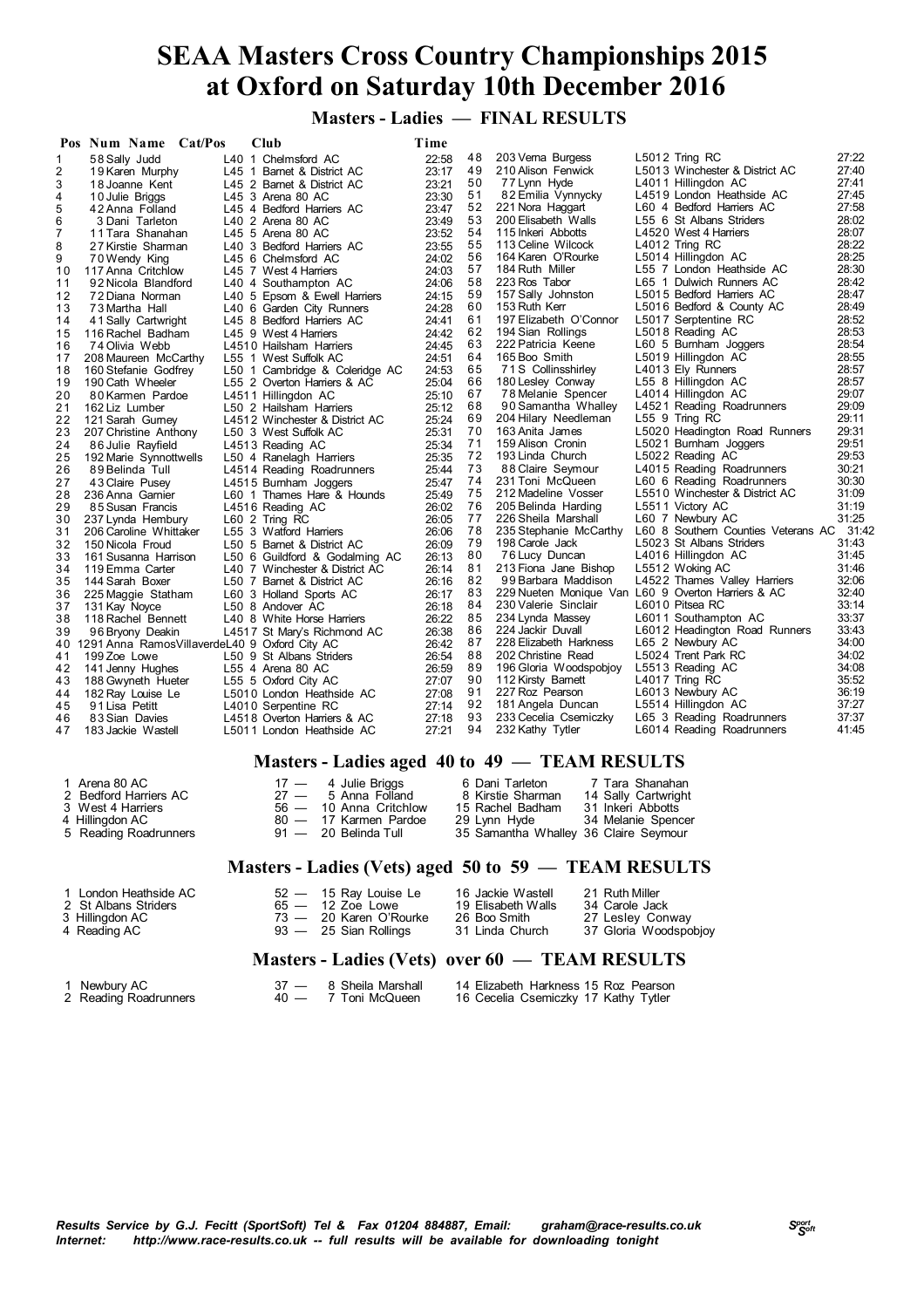### **Masters - Ladies aged 40 to 44**

|                | Pos Num Name Cat/Pos                              | - Club                         | Time     |      |                             |                           |       |
|----------------|---------------------------------------------------|--------------------------------|----------|------|-----------------------------|---------------------------|-------|
|                | 58 Sally Judd                                     | L40 1 Chelmsford AC            | 22:58    | - 10 | 91 Lisa Petitt              | L4010 Serpentine RC       | 27:14 |
| 2              | 3 Dani Tarleton                                   | L40 2 Arena 80 AC              | 23:49 11 |      | 77 Lynn Hyde                | L4011 Hillingdon AC       | 27:41 |
| 3              | 27 Kirstie Sharman                                | L40 3 Bedford Harriers AC      | 23:55    | 12   | 113 Celine Wilcock          | L4012 Tring RC            | 28:22 |
| $\overline{4}$ | 92 Nicola Blandford                               | L40 4 Southampton AC           |          |      | 24:06 13 71S Collinsshirley | L4013 Ely Runners         | 28:57 |
| 5              | 72 Diana Norman                                   | L40 5 Epsom & Ewell Harriers   |          |      | 24:15 14 78 Melanie Spencer | L4014 Hillingdon AC       | 29:07 |
| 6              | 73 Martha Hall                                    | L40 6 Garden City Runners      |          |      | 24:28 15 88 Claire Seymour  | L4015 Reading Roadrunners | 30:21 |
| 7              | 119 Emma Carter                                   | L40 7 Winchester & District AC | 26:14 16 |      | 76 Lucy Duncan              | L4016 Hillingdon AC       | 31:45 |
|                | 8 118 Rachel Bennett                              | L40 8 White Horse Harriers     |          |      | 26:22 17 112 Kirsty Barnett | L4017 Tring RC            | 35:52 |
|                | 9 1291 Anna Ramos Villaverde L40 9 Oxford City AC |                                | 26:42    |      |                             |                           |       |

### **Masters - Ladies aged 45 to 49**

|                | Pos Num Name Cat/Pos | Club                       | Time  |    |                     |                                |       |
|----------------|----------------------|----------------------------|-------|----|---------------------|--------------------------------|-------|
|                | 19 Karen Murphy      | L45 1 Barnet & District AC | 23:17 | 12 | 121 Sarah Gurnev    | L4512 Winchester & District AC | 25:24 |
|                |                      |                            |       | 13 | 86 Julie Rayfield   | L4513 Reading AC               | 25:34 |
| $\mathcal{P}$  | 18 Joanne Kent       | L45 2 Barnet & District AC | 23:21 | 14 | 89 Belinda Tull     | L4514 Reading Roadrunners      | 25:44 |
| 3              | 10 Julie Briggs      | L45 3 Arena 80 AC          | 23:30 |    | 43 Claire Pusev     | L4515 Bumham Joggers           | 25:47 |
| $\overline{4}$ | 42 Anna Folland      | L45 4 Bedford Harriers AC  | 23:47 | 15 |                     |                                |       |
| 5              | 11 Tara Shanahan     | L45 5 Arena 80 AC          | 23:52 | 16 | 85 Susan Francis    | L4516 Reading AC               | 26:02 |
| 6              | 70 Wendy King        | L45 6 Chelmsford AC        | 24:02 |    | 96 Bryony Deakin    | L4517 St Mary's Richmond AC    | 26:38 |
|                |                      |                            |       | 18 | 83 Sian Davies      | L4518 Overton Harriers & AC    | 27:18 |
| 7              | 117 Anna Critchlow   | L45 7 West 4 Harriers      | 24:03 | 19 | 82 Emilia Vynnycky  | L4519 London Heathside AC      | 27:45 |
| -8             | 41 Sally Cartwright  | L45 8 Bedford Harriers AC  | 24:41 |    | 115 Inkeri Abbotts  | L4520 West 4 Harriers          | 28:07 |
| 9              | 116 Rachel Badham    | L45 9 West 4 Harriers      | 24:42 | 20 |                     |                                |       |
| 10             | 74 Olivia Webb       | L4510 Hailsham Harriers    | 24:45 | 21 | 90 Samantha Whalley | L4521 Reading Roadrunners      | 29:09 |
| 11             | 80 Karmen Pardoe     | L4511 Hillingdon AC        | 25:10 | 22 | 99 Barbara Maddison | L4522 Thames Valley Harriers   | 32:06 |
|                |                      |                            |       |    |                     |                                |       |

# **Masters - Ladies aged 50 to 54**

|    | Pos Num Name Cat/Pos   | <b>Club</b>                    | Time  | 13. | 210 Alison Fenwick     | L5013 Winchester & District AC | 27:40 |
|----|------------------------|--------------------------------|-------|-----|------------------------|--------------------------------|-------|
|    | 160 Stefanie Godfrey   | L50 1 Cambridge & Coleridge AC | 24:53 |     |                        |                                |       |
| 2  | 162 Liz Lumber         | L50 2 Hailsham Harriers        | 25:12 | 14  | 164 Karen O'Rourke     | L5014 Hillingdon AC            | 28:25 |
| 3  | 207 Christine Anthony  | L50 3 West Suffolk AC          | 25:31 | 15  | 157 Sally Johnston     | L5015 Bedford Harriers AC      | 28:47 |
| 4  | 192 Marie Synnottwells | L50 4 Ranelagh Harriers        | 25:35 | 16  | 153 Ruth Kerr          | L5016 Bedford & County AC      | 28:49 |
| 5  | 150 Nicola Froud       | L50 5 Barnet & District AC     | 26:09 | 17  | 197 Elizabeth O'Connor | L5017 Serptentine RC           | 28:52 |
| 6  | 161 Susanna Harrison   | L50 6 Guildford & Godalming AC | 26:13 |     | 18 194 Sian Rollings   | L5018 Reading AC               | 28:53 |
|    | 144 Sarah Boxer        | L50 7 Barnet & District AC     | 26:16 | 19  | 165 Boo Smith          | L5019 Hillingdon AC            | 28:55 |
|    |                        |                                | 26:18 | 20  | 163 Anita James        | L5020 Headington Road Runners  | 29:31 |
| 8  | 131 Kay Noyce          | L50 8 Andover AC               |       | 21  | 159 Alison Cronin      | L5021 Bumham Joggers           | 29:51 |
| 9  | 199 Zoe Lowe           | L50 9 St Albans Striders       | 26:54 | 22  | 193 Linda Church       | L5022 Reading AC               | 29:53 |
| 10 | 182 Ray Louise Le      | L5010 London Heathside AC      | 27:08 |     | 23 198 Carole Jack     | L5023 St Albans Striders       | 31:43 |
| 11 | 183 Jackie Wastell     | L5011 London Heathside AC      | 27:21 | 24  | 202 Christine Read     | L5024 Trent Park RC            | 34:02 |
|    | 12 203 Verna Burgess   | L5012 Tring RC                 | 27:22 |     |                        |                                |       |

### **Masters - Ladies aged 55 to 59**

|   | Pos Num Name Cat/Pos   | – Club                      | Time      |                                 |                                |       |
|---|------------------------|-----------------------------|-----------|---------------------------------|--------------------------------|-------|
|   | 208 Maureen McCarthy   | L55 1 West Suffolk AC       | 24:51 8   | 180 Lesley Conway               | L55 8 Hillingdon AC            | 28:57 |
|   | 2 190 Cath Wheeler     | L55 2 Overton Harriers & AC | $25:04$ 9 | 204 Hilary Needleman            | L55 9 Tring RC                 | 29:11 |
| 3 | 206 Caroline Whittaker | L55 3 Watford Harriers      | 26:06     | 10 212 Madeline Vosser          | L5510 Winchester & District AC | 31:09 |
|   | 4 141 Jenny Hughes     | L55 4 Arena 80 AC           |           | 26:59 11 205 Belinda Harding    | L5511 Victory AC               | 31:19 |
|   | 5 188 Gwyneth Hueter   | L55 5 Oxford City AC        | 27.07     | 12 213 Fiona Jane Bishop        | L5512 Woking AC                | 31:46 |
|   | 6 200 Elisabeth Walls  | L55 6 St Albans Striders    |           | 28:02 13 196 Gloria Woodspobjoy | L5513 Reading AC               | 34:08 |
|   | 184 Ruth Miller        | L55 7 London Heathside AC   |           | 28:30 14 181 Angela Duncan      | L5514 Hillingdon AC            | 37:27 |

# **Masters - Ladies aged 60 to 64**

|             | Pos Num Name Cat/Pos | – Club                     | Time    |       |                         |                                                            |       |
|-------------|----------------------|----------------------------|---------|-------|-------------------------|------------------------------------------------------------|-------|
|             | 236 Anna Gamier      | L60 1 Thames Hare & Hounds | 25:49   |       |                         | 235 Stephanie McCarthy L60 8 Southern Counties Veterans AC |       |
| $2^{\circ}$ | 237 Lynda Hembury    | L60 2 Tring RC             | 26:05   |       | 31:42                   |                                                            |       |
|             | 3 225 Maggie Statham | L60 3 Holland Sports AC    | 26:17 9 |       |                         | 229 Nueten Monique Van L60 9 Overton Harriers & AC         | 32:40 |
|             | 4 221 Nora Haggart   | L60 4 Bedford Harriers AC  | 27:58   |       | 10 230 Valerie Sinclair | L6010 Pitsea RC                                            | 33:14 |
|             | 5 222 Patricia Keene | L60 5 Burnham Joggers      | 28:54   | $-11$ | 234 Lynda Massey        | L6011 Southampton AC                                       | 33:37 |
|             | 6 231 Toni McQueen   | L60 6 Reading Roadrunners  | 30:30   |       | 12 224 Jackir Duvall    | L6012 Headington Road Runners                              | 33:43 |
| 7           | 226 Sheila Marshall  | L60 7 Newbury AC           | 31:25   |       | 13 227 Roz Pearson      | L6013 Newbury AC                                           | 36:19 |
|             |                      |                            |         |       | 232 Kathy Tytler        | L6014 Reading Roadrunners                                  | 41:45 |

### **Masters - Ladies aged 65 to 69**

|   | Pos Num Name Cat/Pos   | Club.                     | Time  |
|---|------------------------|---------------------------|-------|
|   | 1 223 Ros Tabor        | L65 1 Dulwich Runners AC  | 28:42 |
| 2 | 228 Elizabeth Harkness | L65 2 Newbury AC          | 34:00 |
| 3 | 233 Cecelia Csemiczky  | L65 3 Reading Roadrunners | 37:37 |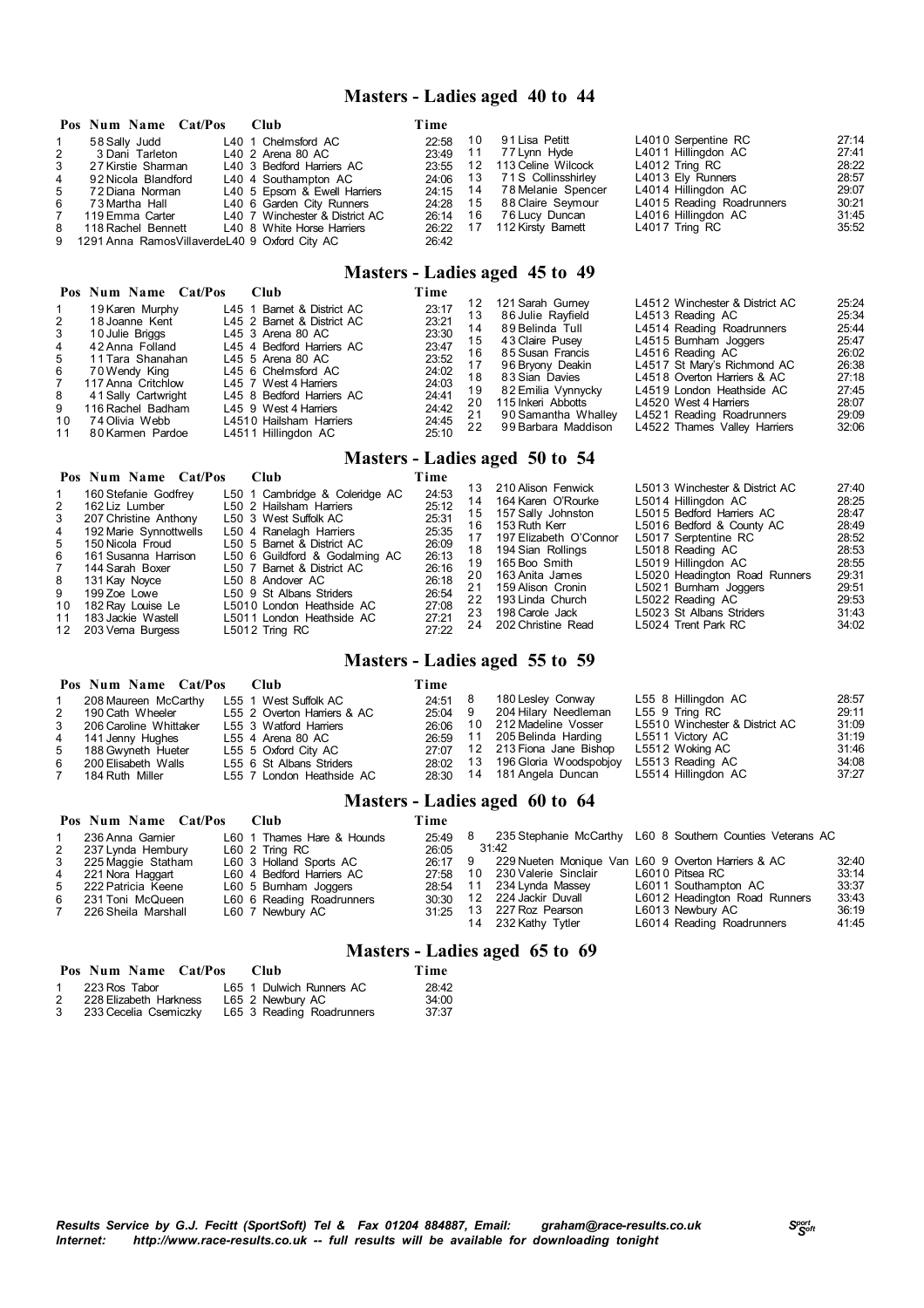**Race 2 - Men — FINAL RESULTS**

| 31:12<br>34 Sullivan Smith<br>V40 1 Cambridge & Coleridge AC<br>1<br>46<br>36:12<br>67 Danny Axford<br>V4034 Headington Road Runners<br>31:31<br>2<br>V40 2 Brighton & Hove AC<br>23 Howard Bristow<br>36:14<br>47<br>171 Steve Norris<br>V4513 Thames Valley Harriers<br>32:27<br>3<br>154 Will Green<br>V40 3 Serpentine RC<br>36:16<br>48<br>88 Che Compton<br>V4035 Kent AC<br>32:38<br>4<br>V45 1 Thames Hare & Hounds<br>167 Ben Reynolds<br>36:20<br>49<br>64 Paul Cousins<br>V4514 Haywards Heath Harriers<br>5<br>32:56<br>V40 4 Kent AC<br>89 Chris Greenwood<br>36:26<br>50<br>175 David Maisey<br>V4515 Vale Of Aylesbury AC<br>6<br>32:58<br>82 Ben Paviour<br>V40 5 Heme Hill Harriers<br>36:32<br>51<br>V4516 Reading Road Runners<br>151 Ben Whalley<br>7<br>33:00<br>77 Simon Coombes<br>V40 6 Heme Hill Harriers<br>36:39<br>52<br>128 Matthew Cockerill<br>V4517 London Heathside AC<br>8<br>33:01<br>61 Jim Cooper<br>V40 7 Harrow AC<br>53<br>36:45<br>181 Pete Sansome<br>V4036 Winchester & District AC<br>9<br>33:06<br>V40 8 Heme Hill Harriers<br>79 John Kettle<br>54<br>37:00<br>110 Edward Garrett<br>V4037 London Heathside AC<br>33:11<br>10<br>76 Kieran White<br>V40 9 Hercules Wimbledon AC<br>55<br>37:07<br>60 Richard Champness<br>V4038 Guildford & Godalming AC<br>33:13<br>11<br>183 James Bolton<br>V4010 Woodstock Harriers AC<br>37:22<br>56<br>V4039 Aldershot Famham & District A<br>10 Zippy Grice<br>33:21<br>12<br>66 James Skinner<br>V4011 Haywards Heath Harriers<br>37:23<br>57<br>111 Jonathan Litchfield<br>V4040 London Heathside AC<br>33:28<br>13<br>142 Julian Richardson<br>V45 2 Oxford City AC<br>37:26<br>58<br>74 Chris Prince<br>V4518 Headington Road Runners<br>33:34<br>140 Tegs Jones<br>V4012 Oxford City AC<br>14<br>37:35<br>59<br>84 Jonathan Ratcliffe<br>V4519 Herne Hill Harriers<br>33:38<br>15<br>90 Phil Sanders<br>V4013 Kent AC<br>37:42<br>60<br>V4041 Colchester Harriers<br>53 Jon Nears<br>33:54<br>16<br>V45 3 City Of Norwich AC<br>47 Spencer Goodall<br>38:04<br>61<br>44 Simon Brown<br>V4520 Chiltern Harriers<br>34:00<br>17<br>V4014 North Herts Rrc<br>133 Jim McConnell<br>62<br>38:06<br>184 Kevin Game<br>V4042 Woodstock Harriers AC<br>34:03<br>18<br>V4015 Southampton AC<br>160 James Smith<br>63<br>38:08<br>56 Tim Kimber<br>V4521 Crawley AC<br>34:06<br>19<br>141 Les Newell<br>V4016 Oxford City AC<br>38:21<br>64<br>V4522 Aldershot Famham & District A<br>16 Matt Norman<br>34:14<br>20<br>V45 4 North Herts Rrc<br>134 Mark Vaughan<br>65<br>38:23<br>185 Rob Linnell<br>V4523 Woodstock Harriers AC<br>34:19<br>21<br>165 Martin Shore<br>V4017 Thames Hare & Hounds<br>66<br>38:45<br>179 Mark Lane<br>V4043 White Horse Harriers<br>34:21<br>22<br>150 Lance Nortcliff<br>V4018 Reading Road Runners<br>39:11<br>67<br>75 Mark Cahill<br>V4044 Hercules Wimbledon AC<br>23<br>34:27<br>152 Simon Barrett<br>V4019 Serpentine RC<br>68<br>39:16<br>168 Greg Bennett<br>V4045 Thames Valley Harriers<br>34:32<br>24<br>113 Daniel Madams<br>V4020 London Heathside AC<br>69<br>39:28<br>96 Francois Barou<br>V4046 London Heathside AC<br>34:40<br>25<br>78 Robin Jones<br>V4021 Heme Hill Harriers<br>70<br>39:31<br>30 Paul Fallon<br>V4047 Bumham Joggers<br>26<br>34:48<br>174 Robert Taylor<br>V4022 Vale Of Aylesbury AC<br>71<br>39:35<br>143 Vaughan Ramsay<br>V4048 Ranelagh Harriers<br>27<br>34:49<br>145 Stephen Whitehead<br>V45 5 Ranelagh Harriers<br>72<br>39:40<br>50 Mark Solway<br>V4524 City Of Norwich AC<br>28<br>34:52<br>V4023 Chiltern Harriers<br>38 James Repper<br>73<br>39:44<br>32 Nigel Sullivan<br>V4525 Bumham Joggers<br>29<br>35:06<br>V4024 Brighton & Hove AC<br>24 Matthew Bristow<br>74<br>40:00<br>147 Andrew Macdonald<br>V4526 Reading AC<br>30<br>35:10<br>62 Marcus Kimmins<br>V4025 Haywards Heath Harriers<br>75<br>40:06<br>149 Fergal Donnelly<br>V4049 Reading Road Runners<br>35:12<br>31<br>177 Martyn Summerfield<br>V45 6 Vale Of Aylesbury AC<br>40:12<br>76<br>V4050 Lordshill Road Runners<br>131 Neil Catchlove<br>32<br>35:15<br>81 Oliver Morrison<br>V4026 Heme Hill Harriers<br>77<br>40:24<br>146 Darren Stevens<br>V4051 Reading AC<br>33<br>35:22<br>178 Richard Berry<br>V4027 West 4 Harriers<br>41:12<br>78<br>153 Alex Elferink<br>V4052 Serpentine RC<br>35:25<br>34<br>V4028 Aldershot Famham & District A<br>15 Andrew Tappin<br>42:04<br>79<br>164 Darren Franks<br>V4527 St Mary's Richmond AC<br>35<br>35:30<br>V45 7 Southampton AC<br>162 Andy Morganiee<br>42:34<br>80<br>58 Matthew Mason<br>V4528 Ely Runners<br>35:32<br>36<br>54 Paul Rodgers<br>V4029 Colchester Harriers<br>42:39<br>81<br>55 Simon Morgan<br>V4529 Colchester Harriers<br>35:34<br>37<br>161 David Blackman<br>V45 8 Southampton AC<br>82<br>42:40<br>45 Jonathan Baxter<br>V4530 City Of Norwich AC<br>35:40<br>38<br>25 Louis Taub<br>V4030 Brighton & Hove AC<br>42:50<br>83<br>156 Tom Poynton<br>V4053 Serpentine RC<br>39<br>35:44<br>138 Sean Holmes<br>V45 9 Overton Harriers & AC<br>43:27<br>84<br>158 lan Johnson<br>V4531 Serpentine RC<br>35:49<br>40<br>29 Adam Tribe<br>V4510 Brighton & Hove AC<br>43:59<br>85<br>172 Steve Robbins<br>V4532 Thames Valley Harriers<br>36:00<br>41<br>72 Fergus Campbell<br>V4511 Headington Road Runners<br>44:11<br>86<br>31 Sean Rooney<br>V4533 Bumham Joggers<br>36:02<br>42<br>228 Colin Ridley<br>V4031 Colchester Harriers<br>46:17<br>87<br>V4534 Ranelagh Harriers<br>144 Rob Curtis |    | Pos Num Name Cat/Pos | Club                       | Time  |    |                  |                      |       |
|------------------------------------------------------------------------------------------------------------------------------------------------------------------------------------------------------------------------------------------------------------------------------------------------------------------------------------------------------------------------------------------------------------------------------------------------------------------------------------------------------------------------------------------------------------------------------------------------------------------------------------------------------------------------------------------------------------------------------------------------------------------------------------------------------------------------------------------------------------------------------------------------------------------------------------------------------------------------------------------------------------------------------------------------------------------------------------------------------------------------------------------------------------------------------------------------------------------------------------------------------------------------------------------------------------------------------------------------------------------------------------------------------------------------------------------------------------------------------------------------------------------------------------------------------------------------------------------------------------------------------------------------------------------------------------------------------------------------------------------------------------------------------------------------------------------------------------------------------------------------------------------------------------------------------------------------------------------------------------------------------------------------------------------------------------------------------------------------------------------------------------------------------------------------------------------------------------------------------------------------------------------------------------------------------------------------------------------------------------------------------------------------------------------------------------------------------------------------------------------------------------------------------------------------------------------------------------------------------------------------------------------------------------------------------------------------------------------------------------------------------------------------------------------------------------------------------------------------------------------------------------------------------------------------------------------------------------------------------------------------------------------------------------------------------------------------------------------------------------------------------------------------------------------------------------------------------------------------------------------------------------------------------------------------------------------------------------------------------------------------------------------------------------------------------------------------------------------------------------------------------------------------------------------------------------------------------------------------------------------------------------------------------------------------------------------------------------------------------------------------------------------------------------------------------------------------------------------------------------------------------------------------------------------------------------------------------------------------------------------------------------------------------------------------------------------------------------------------------------------------------------------------------------------------------------------------------------------------------------------------------------------------------------------------------------------------------------------------------------------------------------------------------------------------------------------------------------------------------------------------------------------------------------------------------------------------------------------------------------------------------------------------------------------------------------------------------------------------------------------------------------------------------------------------------------------------------------------------------------------------------------------------------------------------------------------------------------------------------------------------------------------------------------------------------------------------------------------------------------------------------------------------------------------------------------------------------------------------------------------------------------------------------------------------------------------------------------------------------------------------------------------------------------------------------------------------------------------------------------------------------------------|----|----------------------|----------------------------|-------|----|------------------|----------------------|-------|
|                                                                                                                                                                                                                                                                                                                                                                                                                                                                                                                                                                                                                                                                                                                                                                                                                                                                                                                                                                                                                                                                                                                                                                                                                                                                                                                                                                                                                                                                                                                                                                                                                                                                                                                                                                                                                                                                                                                                                                                                                                                                                                                                                                                                                                                                                                                                                                                                                                                                                                                                                                                                                                                                                                                                                                                                                                                                                                                                                                                                                                                                                                                                                                                                                                                                                                                                                                                                                                                                                                                                                                                                                                                                                                                                                                                                                                                                                                                                                                                                                                                                                                                                                                                                                                                                                                                                                                                                                                                                                                                                                                                                                                                                                                                                                                                                                                                                                                                                                                                                                                                                                                                                                                                                                                                                                                                                                                                                                                                                                                                  |    |                      |                            |       | 45 | 159 Steve Marcer | V4033 Southampton AC | 36:09 |
|                                                                                                                                                                                                                                                                                                                                                                                                                                                                                                                                                                                                                                                                                                                                                                                                                                                                                                                                                                                                                                                                                                                                                                                                                                                                                                                                                                                                                                                                                                                                                                                                                                                                                                                                                                                                                                                                                                                                                                                                                                                                                                                                                                                                                                                                                                                                                                                                                                                                                                                                                                                                                                                                                                                                                                                                                                                                                                                                                                                                                                                                                                                                                                                                                                                                                                                                                                                                                                                                                                                                                                                                                                                                                                                                                                                                                                                                                                                                                                                                                                                                                                                                                                                                                                                                                                                                                                                                                                                                                                                                                                                                                                                                                                                                                                                                                                                                                                                                                                                                                                                                                                                                                                                                                                                                                                                                                                                                                                                                                                                  |    |                      |                            |       |    |                  |                      |       |
|                                                                                                                                                                                                                                                                                                                                                                                                                                                                                                                                                                                                                                                                                                                                                                                                                                                                                                                                                                                                                                                                                                                                                                                                                                                                                                                                                                                                                                                                                                                                                                                                                                                                                                                                                                                                                                                                                                                                                                                                                                                                                                                                                                                                                                                                                                                                                                                                                                                                                                                                                                                                                                                                                                                                                                                                                                                                                                                                                                                                                                                                                                                                                                                                                                                                                                                                                                                                                                                                                                                                                                                                                                                                                                                                                                                                                                                                                                                                                                                                                                                                                                                                                                                                                                                                                                                                                                                                                                                                                                                                                                                                                                                                                                                                                                                                                                                                                                                                                                                                                                                                                                                                                                                                                                                                                                                                                                                                                                                                                                                  |    |                      |                            |       |    |                  |                      |       |
|                                                                                                                                                                                                                                                                                                                                                                                                                                                                                                                                                                                                                                                                                                                                                                                                                                                                                                                                                                                                                                                                                                                                                                                                                                                                                                                                                                                                                                                                                                                                                                                                                                                                                                                                                                                                                                                                                                                                                                                                                                                                                                                                                                                                                                                                                                                                                                                                                                                                                                                                                                                                                                                                                                                                                                                                                                                                                                                                                                                                                                                                                                                                                                                                                                                                                                                                                                                                                                                                                                                                                                                                                                                                                                                                                                                                                                                                                                                                                                                                                                                                                                                                                                                                                                                                                                                                                                                                                                                                                                                                                                                                                                                                                                                                                                                                                                                                                                                                                                                                                                                                                                                                                                                                                                                                                                                                                                                                                                                                                                                  |    |                      |                            |       |    |                  |                      |       |
|                                                                                                                                                                                                                                                                                                                                                                                                                                                                                                                                                                                                                                                                                                                                                                                                                                                                                                                                                                                                                                                                                                                                                                                                                                                                                                                                                                                                                                                                                                                                                                                                                                                                                                                                                                                                                                                                                                                                                                                                                                                                                                                                                                                                                                                                                                                                                                                                                                                                                                                                                                                                                                                                                                                                                                                                                                                                                                                                                                                                                                                                                                                                                                                                                                                                                                                                                                                                                                                                                                                                                                                                                                                                                                                                                                                                                                                                                                                                                                                                                                                                                                                                                                                                                                                                                                                                                                                                                                                                                                                                                                                                                                                                                                                                                                                                                                                                                                                                                                                                                                                                                                                                                                                                                                                                                                                                                                                                                                                                                                                  |    |                      |                            |       |    |                  |                      |       |
|                                                                                                                                                                                                                                                                                                                                                                                                                                                                                                                                                                                                                                                                                                                                                                                                                                                                                                                                                                                                                                                                                                                                                                                                                                                                                                                                                                                                                                                                                                                                                                                                                                                                                                                                                                                                                                                                                                                                                                                                                                                                                                                                                                                                                                                                                                                                                                                                                                                                                                                                                                                                                                                                                                                                                                                                                                                                                                                                                                                                                                                                                                                                                                                                                                                                                                                                                                                                                                                                                                                                                                                                                                                                                                                                                                                                                                                                                                                                                                                                                                                                                                                                                                                                                                                                                                                                                                                                                                                                                                                                                                                                                                                                                                                                                                                                                                                                                                                                                                                                                                                                                                                                                                                                                                                                                                                                                                                                                                                                                                                  |    |                      |                            |       |    |                  |                      |       |
|                                                                                                                                                                                                                                                                                                                                                                                                                                                                                                                                                                                                                                                                                                                                                                                                                                                                                                                                                                                                                                                                                                                                                                                                                                                                                                                                                                                                                                                                                                                                                                                                                                                                                                                                                                                                                                                                                                                                                                                                                                                                                                                                                                                                                                                                                                                                                                                                                                                                                                                                                                                                                                                                                                                                                                                                                                                                                                                                                                                                                                                                                                                                                                                                                                                                                                                                                                                                                                                                                                                                                                                                                                                                                                                                                                                                                                                                                                                                                                                                                                                                                                                                                                                                                                                                                                                                                                                                                                                                                                                                                                                                                                                                                                                                                                                                                                                                                                                                                                                                                                                                                                                                                                                                                                                                                                                                                                                                                                                                                                                  |    |                      |                            |       |    |                  |                      |       |
|                                                                                                                                                                                                                                                                                                                                                                                                                                                                                                                                                                                                                                                                                                                                                                                                                                                                                                                                                                                                                                                                                                                                                                                                                                                                                                                                                                                                                                                                                                                                                                                                                                                                                                                                                                                                                                                                                                                                                                                                                                                                                                                                                                                                                                                                                                                                                                                                                                                                                                                                                                                                                                                                                                                                                                                                                                                                                                                                                                                                                                                                                                                                                                                                                                                                                                                                                                                                                                                                                                                                                                                                                                                                                                                                                                                                                                                                                                                                                                                                                                                                                                                                                                                                                                                                                                                                                                                                                                                                                                                                                                                                                                                                                                                                                                                                                                                                                                                                                                                                                                                                                                                                                                                                                                                                                                                                                                                                                                                                                                                  |    |                      |                            |       |    |                  |                      |       |
|                                                                                                                                                                                                                                                                                                                                                                                                                                                                                                                                                                                                                                                                                                                                                                                                                                                                                                                                                                                                                                                                                                                                                                                                                                                                                                                                                                                                                                                                                                                                                                                                                                                                                                                                                                                                                                                                                                                                                                                                                                                                                                                                                                                                                                                                                                                                                                                                                                                                                                                                                                                                                                                                                                                                                                                                                                                                                                                                                                                                                                                                                                                                                                                                                                                                                                                                                                                                                                                                                                                                                                                                                                                                                                                                                                                                                                                                                                                                                                                                                                                                                                                                                                                                                                                                                                                                                                                                                                                                                                                                                                                                                                                                                                                                                                                                                                                                                                                                                                                                                                                                                                                                                                                                                                                                                                                                                                                                                                                                                                                  |    |                      |                            |       |    |                  |                      |       |
|                                                                                                                                                                                                                                                                                                                                                                                                                                                                                                                                                                                                                                                                                                                                                                                                                                                                                                                                                                                                                                                                                                                                                                                                                                                                                                                                                                                                                                                                                                                                                                                                                                                                                                                                                                                                                                                                                                                                                                                                                                                                                                                                                                                                                                                                                                                                                                                                                                                                                                                                                                                                                                                                                                                                                                                                                                                                                                                                                                                                                                                                                                                                                                                                                                                                                                                                                                                                                                                                                                                                                                                                                                                                                                                                                                                                                                                                                                                                                                                                                                                                                                                                                                                                                                                                                                                                                                                                                                                                                                                                                                                                                                                                                                                                                                                                                                                                                                                                                                                                                                                                                                                                                                                                                                                                                                                                                                                                                                                                                                                  |    |                      |                            |       |    |                  |                      |       |
|                                                                                                                                                                                                                                                                                                                                                                                                                                                                                                                                                                                                                                                                                                                                                                                                                                                                                                                                                                                                                                                                                                                                                                                                                                                                                                                                                                                                                                                                                                                                                                                                                                                                                                                                                                                                                                                                                                                                                                                                                                                                                                                                                                                                                                                                                                                                                                                                                                                                                                                                                                                                                                                                                                                                                                                                                                                                                                                                                                                                                                                                                                                                                                                                                                                                                                                                                                                                                                                                                                                                                                                                                                                                                                                                                                                                                                                                                                                                                                                                                                                                                                                                                                                                                                                                                                                                                                                                                                                                                                                                                                                                                                                                                                                                                                                                                                                                                                                                                                                                                                                                                                                                                                                                                                                                                                                                                                                                                                                                                                                  |    |                      |                            |       |    |                  |                      |       |
|                                                                                                                                                                                                                                                                                                                                                                                                                                                                                                                                                                                                                                                                                                                                                                                                                                                                                                                                                                                                                                                                                                                                                                                                                                                                                                                                                                                                                                                                                                                                                                                                                                                                                                                                                                                                                                                                                                                                                                                                                                                                                                                                                                                                                                                                                                                                                                                                                                                                                                                                                                                                                                                                                                                                                                                                                                                                                                                                                                                                                                                                                                                                                                                                                                                                                                                                                                                                                                                                                                                                                                                                                                                                                                                                                                                                                                                                                                                                                                                                                                                                                                                                                                                                                                                                                                                                                                                                                                                                                                                                                                                                                                                                                                                                                                                                                                                                                                                                                                                                                                                                                                                                                                                                                                                                                                                                                                                                                                                                                                                  |    |                      |                            |       |    |                  |                      |       |
|                                                                                                                                                                                                                                                                                                                                                                                                                                                                                                                                                                                                                                                                                                                                                                                                                                                                                                                                                                                                                                                                                                                                                                                                                                                                                                                                                                                                                                                                                                                                                                                                                                                                                                                                                                                                                                                                                                                                                                                                                                                                                                                                                                                                                                                                                                                                                                                                                                                                                                                                                                                                                                                                                                                                                                                                                                                                                                                                                                                                                                                                                                                                                                                                                                                                                                                                                                                                                                                                                                                                                                                                                                                                                                                                                                                                                                                                                                                                                                                                                                                                                                                                                                                                                                                                                                                                                                                                                                                                                                                                                                                                                                                                                                                                                                                                                                                                                                                                                                                                                                                                                                                                                                                                                                                                                                                                                                                                                                                                                                                  |    |                      |                            |       |    |                  |                      |       |
|                                                                                                                                                                                                                                                                                                                                                                                                                                                                                                                                                                                                                                                                                                                                                                                                                                                                                                                                                                                                                                                                                                                                                                                                                                                                                                                                                                                                                                                                                                                                                                                                                                                                                                                                                                                                                                                                                                                                                                                                                                                                                                                                                                                                                                                                                                                                                                                                                                                                                                                                                                                                                                                                                                                                                                                                                                                                                                                                                                                                                                                                                                                                                                                                                                                                                                                                                                                                                                                                                                                                                                                                                                                                                                                                                                                                                                                                                                                                                                                                                                                                                                                                                                                                                                                                                                                                                                                                                                                                                                                                                                                                                                                                                                                                                                                                                                                                                                                                                                                                                                                                                                                                                                                                                                                                                                                                                                                                                                                                                                                  |    |                      |                            |       |    |                  |                      |       |
|                                                                                                                                                                                                                                                                                                                                                                                                                                                                                                                                                                                                                                                                                                                                                                                                                                                                                                                                                                                                                                                                                                                                                                                                                                                                                                                                                                                                                                                                                                                                                                                                                                                                                                                                                                                                                                                                                                                                                                                                                                                                                                                                                                                                                                                                                                                                                                                                                                                                                                                                                                                                                                                                                                                                                                                                                                                                                                                                                                                                                                                                                                                                                                                                                                                                                                                                                                                                                                                                                                                                                                                                                                                                                                                                                                                                                                                                                                                                                                                                                                                                                                                                                                                                                                                                                                                                                                                                                                                                                                                                                                                                                                                                                                                                                                                                                                                                                                                                                                                                                                                                                                                                                                                                                                                                                                                                                                                                                                                                                                                  |    |                      |                            |       |    |                  |                      |       |
|                                                                                                                                                                                                                                                                                                                                                                                                                                                                                                                                                                                                                                                                                                                                                                                                                                                                                                                                                                                                                                                                                                                                                                                                                                                                                                                                                                                                                                                                                                                                                                                                                                                                                                                                                                                                                                                                                                                                                                                                                                                                                                                                                                                                                                                                                                                                                                                                                                                                                                                                                                                                                                                                                                                                                                                                                                                                                                                                                                                                                                                                                                                                                                                                                                                                                                                                                                                                                                                                                                                                                                                                                                                                                                                                                                                                                                                                                                                                                                                                                                                                                                                                                                                                                                                                                                                                                                                                                                                                                                                                                                                                                                                                                                                                                                                                                                                                                                                                                                                                                                                                                                                                                                                                                                                                                                                                                                                                                                                                                                                  |    |                      |                            |       |    |                  |                      |       |
|                                                                                                                                                                                                                                                                                                                                                                                                                                                                                                                                                                                                                                                                                                                                                                                                                                                                                                                                                                                                                                                                                                                                                                                                                                                                                                                                                                                                                                                                                                                                                                                                                                                                                                                                                                                                                                                                                                                                                                                                                                                                                                                                                                                                                                                                                                                                                                                                                                                                                                                                                                                                                                                                                                                                                                                                                                                                                                                                                                                                                                                                                                                                                                                                                                                                                                                                                                                                                                                                                                                                                                                                                                                                                                                                                                                                                                                                                                                                                                                                                                                                                                                                                                                                                                                                                                                                                                                                                                                                                                                                                                                                                                                                                                                                                                                                                                                                                                                                                                                                                                                                                                                                                                                                                                                                                                                                                                                                                                                                                                                  |    |                      |                            |       |    |                  |                      |       |
|                                                                                                                                                                                                                                                                                                                                                                                                                                                                                                                                                                                                                                                                                                                                                                                                                                                                                                                                                                                                                                                                                                                                                                                                                                                                                                                                                                                                                                                                                                                                                                                                                                                                                                                                                                                                                                                                                                                                                                                                                                                                                                                                                                                                                                                                                                                                                                                                                                                                                                                                                                                                                                                                                                                                                                                                                                                                                                                                                                                                                                                                                                                                                                                                                                                                                                                                                                                                                                                                                                                                                                                                                                                                                                                                                                                                                                                                                                                                                                                                                                                                                                                                                                                                                                                                                                                                                                                                                                                                                                                                                                                                                                                                                                                                                                                                                                                                                                                                                                                                                                                                                                                                                                                                                                                                                                                                                                                                                                                                                                                  |    |                      |                            |       |    |                  |                      |       |
|                                                                                                                                                                                                                                                                                                                                                                                                                                                                                                                                                                                                                                                                                                                                                                                                                                                                                                                                                                                                                                                                                                                                                                                                                                                                                                                                                                                                                                                                                                                                                                                                                                                                                                                                                                                                                                                                                                                                                                                                                                                                                                                                                                                                                                                                                                                                                                                                                                                                                                                                                                                                                                                                                                                                                                                                                                                                                                                                                                                                                                                                                                                                                                                                                                                                                                                                                                                                                                                                                                                                                                                                                                                                                                                                                                                                                                                                                                                                                                                                                                                                                                                                                                                                                                                                                                                                                                                                                                                                                                                                                                                                                                                                                                                                                                                                                                                                                                                                                                                                                                                                                                                                                                                                                                                                                                                                                                                                                                                                                                                  |    |                      |                            |       |    |                  |                      |       |
|                                                                                                                                                                                                                                                                                                                                                                                                                                                                                                                                                                                                                                                                                                                                                                                                                                                                                                                                                                                                                                                                                                                                                                                                                                                                                                                                                                                                                                                                                                                                                                                                                                                                                                                                                                                                                                                                                                                                                                                                                                                                                                                                                                                                                                                                                                                                                                                                                                                                                                                                                                                                                                                                                                                                                                                                                                                                                                                                                                                                                                                                                                                                                                                                                                                                                                                                                                                                                                                                                                                                                                                                                                                                                                                                                                                                                                                                                                                                                                                                                                                                                                                                                                                                                                                                                                                                                                                                                                                                                                                                                                                                                                                                                                                                                                                                                                                                                                                                                                                                                                                                                                                                                                                                                                                                                                                                                                                                                                                                                                                  |    |                      |                            |       |    |                  |                      |       |
|                                                                                                                                                                                                                                                                                                                                                                                                                                                                                                                                                                                                                                                                                                                                                                                                                                                                                                                                                                                                                                                                                                                                                                                                                                                                                                                                                                                                                                                                                                                                                                                                                                                                                                                                                                                                                                                                                                                                                                                                                                                                                                                                                                                                                                                                                                                                                                                                                                                                                                                                                                                                                                                                                                                                                                                                                                                                                                                                                                                                                                                                                                                                                                                                                                                                                                                                                                                                                                                                                                                                                                                                                                                                                                                                                                                                                                                                                                                                                                                                                                                                                                                                                                                                                                                                                                                                                                                                                                                                                                                                                                                                                                                                                                                                                                                                                                                                                                                                                                                                                                                                                                                                                                                                                                                                                                                                                                                                                                                                                                                  |    |                      |                            |       |    |                  |                      |       |
|                                                                                                                                                                                                                                                                                                                                                                                                                                                                                                                                                                                                                                                                                                                                                                                                                                                                                                                                                                                                                                                                                                                                                                                                                                                                                                                                                                                                                                                                                                                                                                                                                                                                                                                                                                                                                                                                                                                                                                                                                                                                                                                                                                                                                                                                                                                                                                                                                                                                                                                                                                                                                                                                                                                                                                                                                                                                                                                                                                                                                                                                                                                                                                                                                                                                                                                                                                                                                                                                                                                                                                                                                                                                                                                                                                                                                                                                                                                                                                                                                                                                                                                                                                                                                                                                                                                                                                                                                                                                                                                                                                                                                                                                                                                                                                                                                                                                                                                                                                                                                                                                                                                                                                                                                                                                                                                                                                                                                                                                                                                  |    |                      |                            |       |    |                  |                      |       |
|                                                                                                                                                                                                                                                                                                                                                                                                                                                                                                                                                                                                                                                                                                                                                                                                                                                                                                                                                                                                                                                                                                                                                                                                                                                                                                                                                                                                                                                                                                                                                                                                                                                                                                                                                                                                                                                                                                                                                                                                                                                                                                                                                                                                                                                                                                                                                                                                                                                                                                                                                                                                                                                                                                                                                                                                                                                                                                                                                                                                                                                                                                                                                                                                                                                                                                                                                                                                                                                                                                                                                                                                                                                                                                                                                                                                                                                                                                                                                                                                                                                                                                                                                                                                                                                                                                                                                                                                                                                                                                                                                                                                                                                                                                                                                                                                                                                                                                                                                                                                                                                                                                                                                                                                                                                                                                                                                                                                                                                                                                                  |    |                      |                            |       |    |                  |                      |       |
|                                                                                                                                                                                                                                                                                                                                                                                                                                                                                                                                                                                                                                                                                                                                                                                                                                                                                                                                                                                                                                                                                                                                                                                                                                                                                                                                                                                                                                                                                                                                                                                                                                                                                                                                                                                                                                                                                                                                                                                                                                                                                                                                                                                                                                                                                                                                                                                                                                                                                                                                                                                                                                                                                                                                                                                                                                                                                                                                                                                                                                                                                                                                                                                                                                                                                                                                                                                                                                                                                                                                                                                                                                                                                                                                                                                                                                                                                                                                                                                                                                                                                                                                                                                                                                                                                                                                                                                                                                                                                                                                                                                                                                                                                                                                                                                                                                                                                                                                                                                                                                                                                                                                                                                                                                                                                                                                                                                                                                                                                                                  |    |                      |                            |       |    |                  |                      |       |
|                                                                                                                                                                                                                                                                                                                                                                                                                                                                                                                                                                                                                                                                                                                                                                                                                                                                                                                                                                                                                                                                                                                                                                                                                                                                                                                                                                                                                                                                                                                                                                                                                                                                                                                                                                                                                                                                                                                                                                                                                                                                                                                                                                                                                                                                                                                                                                                                                                                                                                                                                                                                                                                                                                                                                                                                                                                                                                                                                                                                                                                                                                                                                                                                                                                                                                                                                                                                                                                                                                                                                                                                                                                                                                                                                                                                                                                                                                                                                                                                                                                                                                                                                                                                                                                                                                                                                                                                                                                                                                                                                                                                                                                                                                                                                                                                                                                                                                                                                                                                                                                                                                                                                                                                                                                                                                                                                                                                                                                                                                                  |    |                      |                            |       |    |                  |                      |       |
|                                                                                                                                                                                                                                                                                                                                                                                                                                                                                                                                                                                                                                                                                                                                                                                                                                                                                                                                                                                                                                                                                                                                                                                                                                                                                                                                                                                                                                                                                                                                                                                                                                                                                                                                                                                                                                                                                                                                                                                                                                                                                                                                                                                                                                                                                                                                                                                                                                                                                                                                                                                                                                                                                                                                                                                                                                                                                                                                                                                                                                                                                                                                                                                                                                                                                                                                                                                                                                                                                                                                                                                                                                                                                                                                                                                                                                                                                                                                                                                                                                                                                                                                                                                                                                                                                                                                                                                                                                                                                                                                                                                                                                                                                                                                                                                                                                                                                                                                                                                                                                                                                                                                                                                                                                                                                                                                                                                                                                                                                                                  |    |                      |                            |       |    |                  |                      |       |
|                                                                                                                                                                                                                                                                                                                                                                                                                                                                                                                                                                                                                                                                                                                                                                                                                                                                                                                                                                                                                                                                                                                                                                                                                                                                                                                                                                                                                                                                                                                                                                                                                                                                                                                                                                                                                                                                                                                                                                                                                                                                                                                                                                                                                                                                                                                                                                                                                                                                                                                                                                                                                                                                                                                                                                                                                                                                                                                                                                                                                                                                                                                                                                                                                                                                                                                                                                                                                                                                                                                                                                                                                                                                                                                                                                                                                                                                                                                                                                                                                                                                                                                                                                                                                                                                                                                                                                                                                                                                                                                                                                                                                                                                                                                                                                                                                                                                                                                                                                                                                                                                                                                                                                                                                                                                                                                                                                                                                                                                                                                  |    |                      |                            |       |    |                  |                      |       |
|                                                                                                                                                                                                                                                                                                                                                                                                                                                                                                                                                                                                                                                                                                                                                                                                                                                                                                                                                                                                                                                                                                                                                                                                                                                                                                                                                                                                                                                                                                                                                                                                                                                                                                                                                                                                                                                                                                                                                                                                                                                                                                                                                                                                                                                                                                                                                                                                                                                                                                                                                                                                                                                                                                                                                                                                                                                                                                                                                                                                                                                                                                                                                                                                                                                                                                                                                                                                                                                                                                                                                                                                                                                                                                                                                                                                                                                                                                                                                                                                                                                                                                                                                                                                                                                                                                                                                                                                                                                                                                                                                                                                                                                                                                                                                                                                                                                                                                                                                                                                                                                                                                                                                                                                                                                                                                                                                                                                                                                                                                                  |    |                      |                            |       |    |                  |                      |       |
|                                                                                                                                                                                                                                                                                                                                                                                                                                                                                                                                                                                                                                                                                                                                                                                                                                                                                                                                                                                                                                                                                                                                                                                                                                                                                                                                                                                                                                                                                                                                                                                                                                                                                                                                                                                                                                                                                                                                                                                                                                                                                                                                                                                                                                                                                                                                                                                                                                                                                                                                                                                                                                                                                                                                                                                                                                                                                                                                                                                                                                                                                                                                                                                                                                                                                                                                                                                                                                                                                                                                                                                                                                                                                                                                                                                                                                                                                                                                                                                                                                                                                                                                                                                                                                                                                                                                                                                                                                                                                                                                                                                                                                                                                                                                                                                                                                                                                                                                                                                                                                                                                                                                                                                                                                                                                                                                                                                                                                                                                                                  |    |                      |                            |       |    |                  |                      |       |
|                                                                                                                                                                                                                                                                                                                                                                                                                                                                                                                                                                                                                                                                                                                                                                                                                                                                                                                                                                                                                                                                                                                                                                                                                                                                                                                                                                                                                                                                                                                                                                                                                                                                                                                                                                                                                                                                                                                                                                                                                                                                                                                                                                                                                                                                                                                                                                                                                                                                                                                                                                                                                                                                                                                                                                                                                                                                                                                                                                                                                                                                                                                                                                                                                                                                                                                                                                                                                                                                                                                                                                                                                                                                                                                                                                                                                                                                                                                                                                                                                                                                                                                                                                                                                                                                                                                                                                                                                                                                                                                                                                                                                                                                                                                                                                                                                                                                                                                                                                                                                                                                                                                                                                                                                                                                                                                                                                                                                                                                                                                  |    |                      |                            |       |    |                  |                      |       |
|                                                                                                                                                                                                                                                                                                                                                                                                                                                                                                                                                                                                                                                                                                                                                                                                                                                                                                                                                                                                                                                                                                                                                                                                                                                                                                                                                                                                                                                                                                                                                                                                                                                                                                                                                                                                                                                                                                                                                                                                                                                                                                                                                                                                                                                                                                                                                                                                                                                                                                                                                                                                                                                                                                                                                                                                                                                                                                                                                                                                                                                                                                                                                                                                                                                                                                                                                                                                                                                                                                                                                                                                                                                                                                                                                                                                                                                                                                                                                                                                                                                                                                                                                                                                                                                                                                                                                                                                                                                                                                                                                                                                                                                                                                                                                                                                                                                                                                                                                                                                                                                                                                                                                                                                                                                                                                                                                                                                                                                                                                                  |    |                      |                            |       |    |                  |                      |       |
|                                                                                                                                                                                                                                                                                                                                                                                                                                                                                                                                                                                                                                                                                                                                                                                                                                                                                                                                                                                                                                                                                                                                                                                                                                                                                                                                                                                                                                                                                                                                                                                                                                                                                                                                                                                                                                                                                                                                                                                                                                                                                                                                                                                                                                                                                                                                                                                                                                                                                                                                                                                                                                                                                                                                                                                                                                                                                                                                                                                                                                                                                                                                                                                                                                                                                                                                                                                                                                                                                                                                                                                                                                                                                                                                                                                                                                                                                                                                                                                                                                                                                                                                                                                                                                                                                                                                                                                                                                                                                                                                                                                                                                                                                                                                                                                                                                                                                                                                                                                                                                                                                                                                                                                                                                                                                                                                                                                                                                                                                                                  |    |                      |                            |       |    |                  |                      |       |
|                                                                                                                                                                                                                                                                                                                                                                                                                                                                                                                                                                                                                                                                                                                                                                                                                                                                                                                                                                                                                                                                                                                                                                                                                                                                                                                                                                                                                                                                                                                                                                                                                                                                                                                                                                                                                                                                                                                                                                                                                                                                                                                                                                                                                                                                                                                                                                                                                                                                                                                                                                                                                                                                                                                                                                                                                                                                                                                                                                                                                                                                                                                                                                                                                                                                                                                                                                                                                                                                                                                                                                                                                                                                                                                                                                                                                                                                                                                                                                                                                                                                                                                                                                                                                                                                                                                                                                                                                                                                                                                                                                                                                                                                                                                                                                                                                                                                                                                                                                                                                                                                                                                                                                                                                                                                                                                                                                                                                                                                                                                  |    |                      |                            |       |    |                  |                      |       |
|                                                                                                                                                                                                                                                                                                                                                                                                                                                                                                                                                                                                                                                                                                                                                                                                                                                                                                                                                                                                                                                                                                                                                                                                                                                                                                                                                                                                                                                                                                                                                                                                                                                                                                                                                                                                                                                                                                                                                                                                                                                                                                                                                                                                                                                                                                                                                                                                                                                                                                                                                                                                                                                                                                                                                                                                                                                                                                                                                                                                                                                                                                                                                                                                                                                                                                                                                                                                                                                                                                                                                                                                                                                                                                                                                                                                                                                                                                                                                                                                                                                                                                                                                                                                                                                                                                                                                                                                                                                                                                                                                                                                                                                                                                                                                                                                                                                                                                                                                                                                                                                                                                                                                                                                                                                                                                                                                                                                                                                                                                                  |    |                      |                            |       |    |                  |                      |       |
|                                                                                                                                                                                                                                                                                                                                                                                                                                                                                                                                                                                                                                                                                                                                                                                                                                                                                                                                                                                                                                                                                                                                                                                                                                                                                                                                                                                                                                                                                                                                                                                                                                                                                                                                                                                                                                                                                                                                                                                                                                                                                                                                                                                                                                                                                                                                                                                                                                                                                                                                                                                                                                                                                                                                                                                                                                                                                                                                                                                                                                                                                                                                                                                                                                                                                                                                                                                                                                                                                                                                                                                                                                                                                                                                                                                                                                                                                                                                                                                                                                                                                                                                                                                                                                                                                                                                                                                                                                                                                                                                                                                                                                                                                                                                                                                                                                                                                                                                                                                                                                                                                                                                                                                                                                                                                                                                                                                                                                                                                                                  |    |                      |                            |       |    |                  |                      |       |
|                                                                                                                                                                                                                                                                                                                                                                                                                                                                                                                                                                                                                                                                                                                                                                                                                                                                                                                                                                                                                                                                                                                                                                                                                                                                                                                                                                                                                                                                                                                                                                                                                                                                                                                                                                                                                                                                                                                                                                                                                                                                                                                                                                                                                                                                                                                                                                                                                                                                                                                                                                                                                                                                                                                                                                                                                                                                                                                                                                                                                                                                                                                                                                                                                                                                                                                                                                                                                                                                                                                                                                                                                                                                                                                                                                                                                                                                                                                                                                                                                                                                                                                                                                                                                                                                                                                                                                                                                                                                                                                                                                                                                                                                                                                                                                                                                                                                                                                                                                                                                                                                                                                                                                                                                                                                                                                                                                                                                                                                                                                  |    |                      |                            |       |    |                  |                      |       |
|                                                                                                                                                                                                                                                                                                                                                                                                                                                                                                                                                                                                                                                                                                                                                                                                                                                                                                                                                                                                                                                                                                                                                                                                                                                                                                                                                                                                                                                                                                                                                                                                                                                                                                                                                                                                                                                                                                                                                                                                                                                                                                                                                                                                                                                                                                                                                                                                                                                                                                                                                                                                                                                                                                                                                                                                                                                                                                                                                                                                                                                                                                                                                                                                                                                                                                                                                                                                                                                                                                                                                                                                                                                                                                                                                                                                                                                                                                                                                                                                                                                                                                                                                                                                                                                                                                                                                                                                                                                                                                                                                                                                                                                                                                                                                                                                                                                                                                                                                                                                                                                                                                                                                                                                                                                                                                                                                                                                                                                                                                                  |    |                      |                            |       |    |                  |                      |       |
|                                                                                                                                                                                                                                                                                                                                                                                                                                                                                                                                                                                                                                                                                                                                                                                                                                                                                                                                                                                                                                                                                                                                                                                                                                                                                                                                                                                                                                                                                                                                                                                                                                                                                                                                                                                                                                                                                                                                                                                                                                                                                                                                                                                                                                                                                                                                                                                                                                                                                                                                                                                                                                                                                                                                                                                                                                                                                                                                                                                                                                                                                                                                                                                                                                                                                                                                                                                                                                                                                                                                                                                                                                                                                                                                                                                                                                                                                                                                                                                                                                                                                                                                                                                                                                                                                                                                                                                                                                                                                                                                                                                                                                                                                                                                                                                                                                                                                                                                                                                                                                                                                                                                                                                                                                                                                                                                                                                                                                                                                                                  |    |                      |                            |       |    |                  |                      |       |
|                                                                                                                                                                                                                                                                                                                                                                                                                                                                                                                                                                                                                                                                                                                                                                                                                                                                                                                                                                                                                                                                                                                                                                                                                                                                                                                                                                                                                                                                                                                                                                                                                                                                                                                                                                                                                                                                                                                                                                                                                                                                                                                                                                                                                                                                                                                                                                                                                                                                                                                                                                                                                                                                                                                                                                                                                                                                                                                                                                                                                                                                                                                                                                                                                                                                                                                                                                                                                                                                                                                                                                                                                                                                                                                                                                                                                                                                                                                                                                                                                                                                                                                                                                                                                                                                                                                                                                                                                                                                                                                                                                                                                                                                                                                                                                                                                                                                                                                                                                                                                                                                                                                                                                                                                                                                                                                                                                                                                                                                                                                  |    |                      |                            |       |    |                  |                      |       |
|                                                                                                                                                                                                                                                                                                                                                                                                                                                                                                                                                                                                                                                                                                                                                                                                                                                                                                                                                                                                                                                                                                                                                                                                                                                                                                                                                                                                                                                                                                                                                                                                                                                                                                                                                                                                                                                                                                                                                                                                                                                                                                                                                                                                                                                                                                                                                                                                                                                                                                                                                                                                                                                                                                                                                                                                                                                                                                                                                                                                                                                                                                                                                                                                                                                                                                                                                                                                                                                                                                                                                                                                                                                                                                                                                                                                                                                                                                                                                                                                                                                                                                                                                                                                                                                                                                                                                                                                                                                                                                                                                                                                                                                                                                                                                                                                                                                                                                                                                                                                                                                                                                                                                                                                                                                                                                                                                                                                                                                                                                                  |    |                      |                            |       |    |                  |                      |       |
|                                                                                                                                                                                                                                                                                                                                                                                                                                                                                                                                                                                                                                                                                                                                                                                                                                                                                                                                                                                                                                                                                                                                                                                                                                                                                                                                                                                                                                                                                                                                                                                                                                                                                                                                                                                                                                                                                                                                                                                                                                                                                                                                                                                                                                                                                                                                                                                                                                                                                                                                                                                                                                                                                                                                                                                                                                                                                                                                                                                                                                                                                                                                                                                                                                                                                                                                                                                                                                                                                                                                                                                                                                                                                                                                                                                                                                                                                                                                                                                                                                                                                                                                                                                                                                                                                                                                                                                                                                                                                                                                                                                                                                                                                                                                                                                                                                                                                                                                                                                                                                                                                                                                                                                                                                                                                                                                                                                                                                                                                                                  |    |                      |                            |       |    |                  |                      |       |
|                                                                                                                                                                                                                                                                                                                                                                                                                                                                                                                                                                                                                                                                                                                                                                                                                                                                                                                                                                                                                                                                                                                                                                                                                                                                                                                                                                                                                                                                                                                                                                                                                                                                                                                                                                                                                                                                                                                                                                                                                                                                                                                                                                                                                                                                                                                                                                                                                                                                                                                                                                                                                                                                                                                                                                                                                                                                                                                                                                                                                                                                                                                                                                                                                                                                                                                                                                                                                                                                                                                                                                                                                                                                                                                                                                                                                                                                                                                                                                                                                                                                                                                                                                                                                                                                                                                                                                                                                                                                                                                                                                                                                                                                                                                                                                                                                                                                                                                                                                                                                                                                                                                                                                                                                                                                                                                                                                                                                                                                                                                  |    |                      |                            |       |    |                  |                      |       |
|                                                                                                                                                                                                                                                                                                                                                                                                                                                                                                                                                                                                                                                                                                                                                                                                                                                                                                                                                                                                                                                                                                                                                                                                                                                                                                                                                                                                                                                                                                                                                                                                                                                                                                                                                                                                                                                                                                                                                                                                                                                                                                                                                                                                                                                                                                                                                                                                                                                                                                                                                                                                                                                                                                                                                                                                                                                                                                                                                                                                                                                                                                                                                                                                                                                                                                                                                                                                                                                                                                                                                                                                                                                                                                                                                                                                                                                                                                                                                                                                                                                                                                                                                                                                                                                                                                                                                                                                                                                                                                                                                                                                                                                                                                                                                                                                                                                                                                                                                                                                                                                                                                                                                                                                                                                                                                                                                                                                                                                                                                                  | 43 | 166 Matt Lynas       | V4512 Thames Hare & Hounds | 36:03 |    |                  |                      |       |
| 88<br>50:02<br>86 John Luscombe<br>36:04<br>44<br>80 Jon Key<br>V4032 Heme Hill Harriers                                                                                                                                                                                                                                                                                                                                                                                                                                                                                                                                                                                                                                                                                                                                                                                                                                                                                                                                                                                                                                                                                                                                                                                                                                                                                                                                                                                                                                                                                                                                                                                                                                                                                                                                                                                                                                                                                                                                                                                                                                                                                                                                                                                                                                                                                                                                                                                                                                                                                                                                                                                                                                                                                                                                                                                                                                                                                                                                                                                                                                                                                                                                                                                                                                                                                                                                                                                                                                                                                                                                                                                                                                                                                                                                                                                                                                                                                                                                                                                                                                                                                                                                                                                                                                                                                                                                                                                                                                                                                                                                                                                                                                                                                                                                                                                                                                                                                                                                                                                                                                                                                                                                                                                                                                                                                                                                                                                                                         |    |                      |                            |       |    |                  | V4054 Hillingdon AC  |       |

### **Race 2 - Men aged 40 to 44**

|    | Pos Num Name Cat/Pos | Club                           | Time  |    |                         |                                     |       |
|----|----------------------|--------------------------------|-------|----|-------------------------|-------------------------------------|-------|
|    | 34 Sullivan Smith    | V40 1 Cambridge & Coleridge AC | 31:12 | 28 | 15 Andrew Tappin        | V4028 Aldershot Famham & District A | 35:25 |
|    | 23 Howard Bristow    | V40 2 Brighton & Hove AC       | 31:31 | 29 | 54 Paul Rodgers         | V4029 Colchester Harriers           | 35:32 |
|    | 154 Will Green       | V40 3 Serpentine RC            | 32:27 | 30 | 25 Louis Taub           | V4030 Brighton & Hove AC            | 35:40 |
| 4  | 89 Chris Greenwood   | V40 4 Kent AC                  | 32:56 | 31 | 228 Colin Ridley        | V4031 Colchester Harriers           | 36:02 |
| 5  | 82 Ben Paviour       | V40 5 Heme Hill Harriers       | 32:58 | 32 | 80 Jon Key              | V4032 Herne Hill Harriers           | 36:04 |
| 6  | 77 Simon Coombes     | V40 6 Heme Hill Harriers       | 33:00 | 33 | 159 Steve Marcer        | V4033 Southampton AC                | 36:09 |
|    | 61 Jim Cooper        | V40 7 Harrow AC                | 33:01 | 34 | 67 Danny Axford         | V4034 Headington Road Runners       | 36:12 |
| 8  | 79 John Kettle       | V40 8 Heme Hill Harriers       | 33:06 | 35 | 88 Che Compton          | V4035 Kent AC                       | 36:16 |
| 9  | 76 Kieran White      | V40 9 Hercules Wimbledon AC    | 33:11 | 36 | 181 Pete Sansome        | V4036 Winchester & District AC      | 36:45 |
| 10 | 183 James Bolton     | V4010 Woodstock Harriers AC    | 33:13 | 37 | 110 Edward Garrett      | V4037 London Heathside AC           | 37:00 |
| 11 | 66 James Skinner     | V4011 Haywards Heath Harriers  | 33:21 | 38 | 60 Richard Champness    | V4038 Guildford & Godalming AC      | 37:07 |
| 12 | 140 Tegs Jones       | V4012 Oxford City AC           | 33:34 | 39 | 10 Zippy Grice          | V4039 Aldershot Famham & District A | 37:22 |
| 13 | 90 Phil Sanders      | V4013 Kent AC                  | 33:38 | 40 | 111 Jonathan Litchfield | V4040 London Heathside AC           | 37:23 |
| 14 | 133 Jim McConnell    | V4014 North Herts Rrc          | 34:00 | 41 | 53 Jon Nears            | V4041 Colchester Harriers           | 37:42 |
| 15 | 160 James Smith      | V4015 Southampton AC           | 34:03 | 42 | 184 Kevin Game          | V4042 Woodstock Harriers AC         | 38:06 |
| 16 | 141 Les Newell       | V4016 Oxford City AC           | 34:06 | 43 | 179 Mark Lane           | V4043 White Horse Harriers          | 38:45 |
| 17 | 165 Martin Shore     | V4017 Thames Hare & Hounds     | 34:19 | 44 | 75 Mark Cahill          | V4044 Hercules Wimbledon AC         | 39:11 |
| 18 | 150 Lance Nortcliff  | V4018 Reading Road Runners     | 34:21 | 45 | 168 Greg Bennett        | V4045 Thames Valley Harriers        | 39:16 |
| 19 | 152 Simon Barrett    | V4019 Serpentine RC            | 34:27 | 46 | 96 Francois Barou       | V4046 London Heathside AC           | 39:28 |
| 20 | 113 Daniel Madams    | V4020 London Heathside AC      | 34:32 | 47 | 30 Paul Fallon          | V4047 Bumham Joggers                | 39:31 |
| 21 | 78 Robin Jones       | V4021 Heme Hill Harriers       | 34:40 | 48 | 143 Vaughan Ramsay      | V4048 Ranelagh Harriers             | 39:35 |
| 22 | 174 Robert Taylor    | V4022 Vale Of Aylesbury AC     | 34:48 | 49 | 149 Fergal Donnelly     | V4049 Reading Road Runners          | 40:06 |
| 23 | 38 James Repper      | V4023 Chiltern Harriers        | 34:52 | 50 | 131 Neil Catchlove      | V4050 Lordshill Road Runners        | 40:12 |
| 24 | 24 Matthew Bristow   | V4024 Brighton & Hove AC       | 35:06 | 51 | 146 Darren Stevens      | V4051 Reading AC                    | 40:24 |
| 25 | 62 Marcus Kimmins    | V4025 Haywards Heath Harriers  | 35:10 | 52 | 153 Alex Elferink       | V4052 Serpentine RC                 | 41:12 |
| 26 | 81 Oliver Morrison   | V4026 Herne Hill Harriers      | 35:15 | 53 | 156 Tom Poynton         | V4053 Serpentine RC                 | 42:50 |
| 27 | 178 Richard Berry    | V4027 West 4 Harriers          | 35:22 | 54 | 86 John Luscombe        | V4054 Hillingdon AC                 | 50:02 |
|    |                      |                                |       |    |                         |                                     |       |